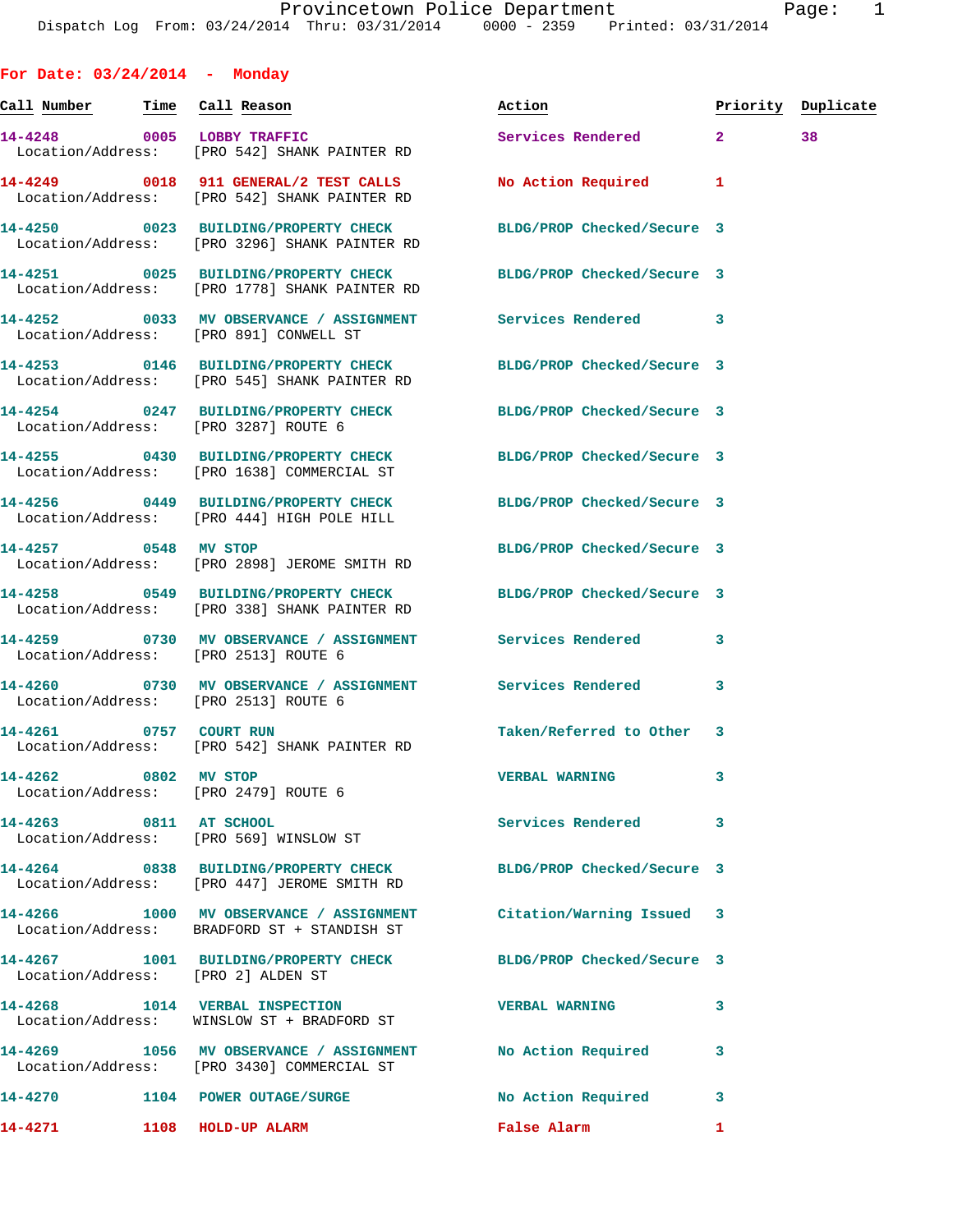|                         |                                                                                      |                                      | Provincetown Police Department<br>Dispatch Log From: 03/24/2014 Thru: 03/31/2014 0000 - 2359 Printed: 03/31/2014 |                | Page: 2 |  |
|-------------------------|--------------------------------------------------------------------------------------|--------------------------------------|------------------------------------------------------------------------------------------------------------------|----------------|---------|--|
|                         | Location/Address: [PRO 1778] SHANK PAINTER RD                                        |                                      |                                                                                                                  |                |         |  |
|                         | 14-4272 1109 GATE/VALVE ALARM<br>Location/Address: [PRO 3222] ALDEN ST               |                                      | Taken/Referred to Other 1                                                                                        |                |         |  |
|                         | 14-4273 1131 ILLEGAL DUMPING<br>Location/Address: [PRO 3701] BRADFORD ST EXT         |                                      | SPOKEN TO                                                                                                        | $\mathbf{3}$   | 1       |  |
|                         | Location/Address: [PRO 3649] CONWELL ST                                              |                                      | 14-4274 1223 MV OBSERVANCE / ASSIGNMENT Services Rendered 3                                                      |                |         |  |
|                         | 14-4275 1316 TRAFFIC CONTROL<br>Location/Address: COTTAGE ST + BRADFORD ST           |                                      | Services Rendered                                                                                                | $\mathbf{3}$   |         |  |
| 14-4276 1333 MV STOP    | Location/Address: [PRO 2521] ROUTE 6                                                 |                                      | <b>VERBAL WARNING</b>                                                                                            | $\mathbf{3}$   |         |  |
|                         | Location/Address: [PRO 2206] COMMERCIAL ST                                           |                                      | 14-4277 1404 BUILDING/PROPERTY CHECK Services Rendered                                                           | $\mathbf{3}$   |         |  |
|                         |                                                                                      |                                      | 14-4278 1410 BUILDING/PROPERTY CHECK BLDG/PROP Checked/Secure 3<br>Location/Address: [PRO 3292] COMMERCIAL ST    |                |         |  |
|                         | 14-4279 1529 MEDICAL EMERGENCY<br>Location/Address: [PRO 2647] SHANK PAINTER RD      |                                      | Services Rendered 1                                                                                              |                |         |  |
| 14-4280 1553 WATER OFF  |                                                                                      |                                      | Services Rendered                                                                                                | $\mathbf{3}$   |         |  |
|                         | 14-4281 1637 DEAD SEAGULL<br>Location/Address: [PRO 2539] RYDER ST                   |                                      | Services Rendered                                                                                                | $\overline{2}$ |         |  |
|                         | Location/Address: [PRO 2] ALDEN ST                                                   |                                      | 14-4282 1643 BUILDING/PROPERTY CHECK BLDG/PROP Checked/Secure 3                                                  |                |         |  |
|                         |                                                                                      |                                      | 14-4283 1707 MV OBSERVANCE / ASSIGNMENT Services Rendered 3<br>Location/Address: CONWELL ST                      |                |         |  |
|                         | Location/Address: [PRO 447] JEROME SMITH RD                                          |                                      | 14-4284 1707 BUILDING/PROPERTY CHECK BLDG/PROP Checked/Secure 3                                                  |                |         |  |
|                         | Location/Address: [PRO 2521] ROUTE 6                                                 |                                      | 14-4285 1736 MV OBSERVANCE / ASSIGNMENT No Action Required 3                                                     |                |         |  |
|                         | 14-4286 1814 ALARM - FIRE<br>Location/Address: [PRO 909] CREEK HILL RD               |                                      | False Alarm <b>Francisco Executive</b>                                                                           | $\mathbf{1}$   |         |  |
|                         | 14-4287 1834 MV ACCIDENT<br>Location/Address: [PRO 342] COMMERCIAL ST                |                                      | Services Rendered 1                                                                                              |                |         |  |
|                         | 14-4288 1846 MISSING PERSON<br>Location/Address: [PRO 573] WINSLOW ST                |                                      | Services Rendered 1                                                                                              |                |         |  |
|                         | Location/Address: [PRO 530] SHANK PAINTER RD                                         | 14-4289 1918 BUILDING/PROPERTY CHECK | BLDG/PROP Checked/Secure 3                                                                                       |                |         |  |
|                         | Location/Address: [PRO 3670] SHANK PAINTER RD                                        |                                      | 14-4290 2032 PARKING COMPLAINT / GENERAL Citation/Warning Issued 3                                               |                |         |  |
|                         | 14-4291 2053 BUILDING/PROPERTY CHECK<br>Location/Address: [PRO 3259] MACMILLAN WHARF |                                      | BLDG/PROP Checked/Secure 3                                                                                       |                |         |  |
|                         | Location/Address: [PRO 175] COMMERCIAL ST                                            |                                      | 14-4292 2118 BUILDING/PROPERTY CHECK BLDG/PROP Checked/Secure 3                                                  |                |         |  |
|                         | 14-4293 2133 ASSIST CITIZEN<br>Location/Address: [PRO 1176] TREMONT ST               |                                      | Services Rendered 3                                                                                              |                |         |  |
|                         | Location/Address: [PRO 3004] BRADFORD ST                                             |                                      | 14-4294 2139 BUILDING/PROPERTY CHECK BLDG/PROP Checked/Secure 3                                                  |                |         |  |
| 14-4296 2211 HARASSMENT |                                                                                      |                                      | SPOKEN TO                                                                                                        | $\mathbf{2}$   |         |  |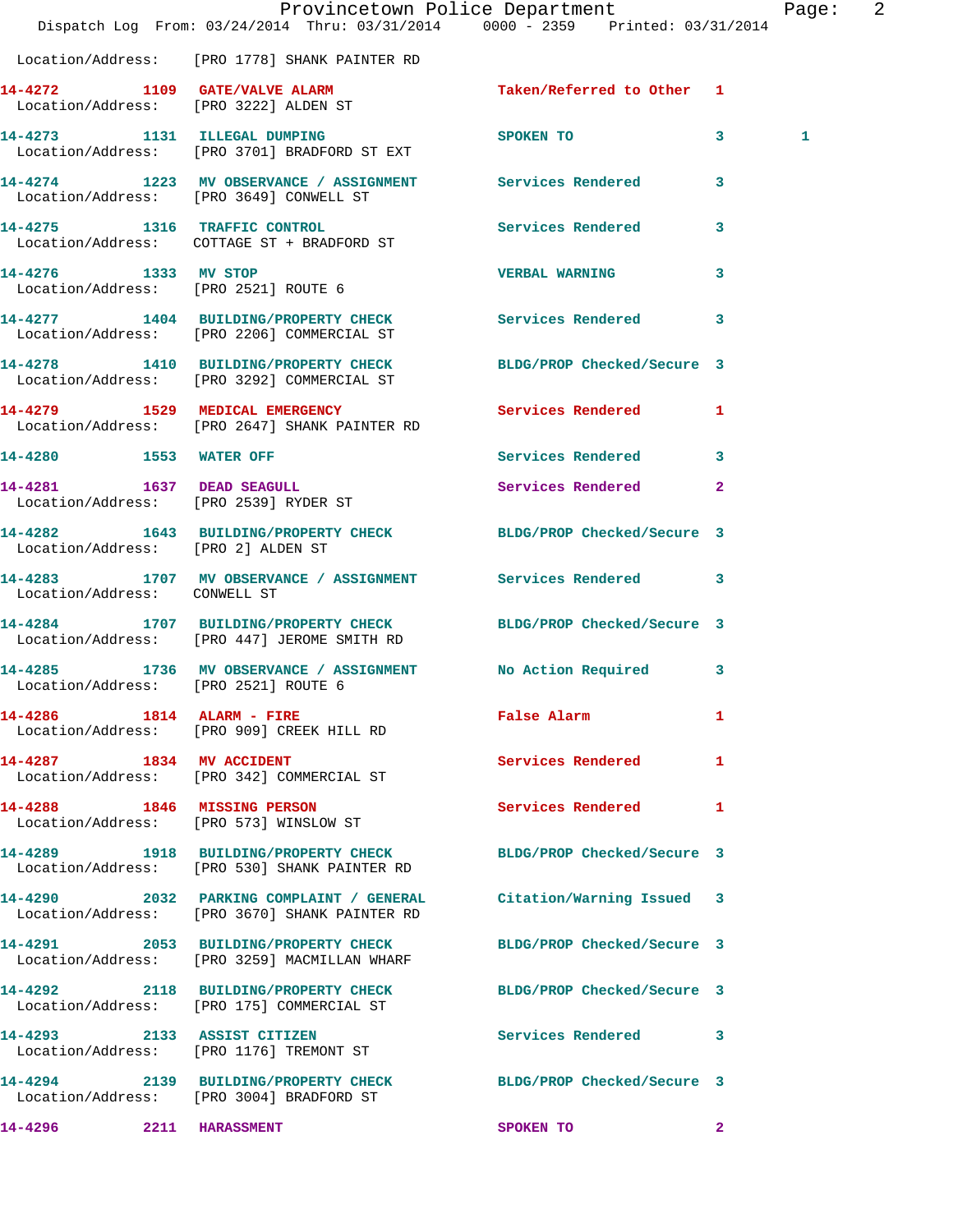|                                                    | Dispatch Log From: 03/24/2014 Thru: 03/31/2014 0000 - 2359 Printed: 03/31/2014                                   | Provincetown Police Department |                | Page: 3 |  |
|----------------------------------------------------|------------------------------------------------------------------------------------------------------------------|--------------------------------|----------------|---------|--|
|                                                    | Location/Address: [PRO 542] SHANK PAINTER RD                                                                     |                                |                |         |  |
|                                                    | 14-4295 2212 BUILDING/PROPERTY CHECK BLDG/PROP Checked/Secure 3<br>Location/Address: [PRO 519] RACE POINT RD     |                                |                |         |  |
|                                                    | 14-4297 2334 BUILDING/PROPERTY CHECK BLDG/PROP Checked/Secure 3<br>Location/Address: [PRO 3430] COMMERCIAL ST    |                                |                |         |  |
|                                                    | 14-4298 2336 BUILDING/PROPERTY CHECK BLDG/PROP Checked/Secure 3<br>Location/Address: [PRO 3256] COMMERCIAL ST    |                                |                |         |  |
|                                                    | 14-4299 2350 MV OBSERVANCE / ASSIGNMENT No Action Required 3<br>Location/Address: [PRO 2577] BRADFORD ST         |                                |                |         |  |
| For Date: $03/25/2014$ - Tuesday                   |                                                                                                                  |                                |                |         |  |
| Location/Address: [PRO 413] CONWELL ST             | 14-4300 0004 MV OBSERVANCE / ASSIGNMENT Services Rendered                                                        |                                | 3              |         |  |
|                                                    | 14-4301 0010 LOBBY TRAFFIC<br>Location/Address: [PRO 542] SHANK PAINTER RD                                       | Services Rendered              | $\mathbf{2}$   | 32      |  |
|                                                    | 14-4302 0035 BAR CHECK<br>Location/Address: [PRO 2737] COMMERCIAL ST                                             | Services Rendered              | $\overline{a}$ |         |  |
| 14-4303 0038 BAR CHECK                             | Location/Address: [PRO 399] COMMERCIAL ST                                                                        | Services Rendered              | $\mathbf{2}$   |         |  |
|                                                    | 14-4304 0118 BUILDING/PROPERTY CHECK BLDG/PROP Checked/Secure 3<br>Location/Address: [PRO 1778] SHANK PAINTER RD |                                |                |         |  |
|                                                    | 14-4305 0143 BUILDING/PROPERTY CHECK<br>Location/Address: [PRO 306] COMMERCIAL ST                                | BLDG/PROP Checked/Secure 3     |                |         |  |
|                                                    | 14-4306 0456 BUILDING/PROPERTY CHECK BLDG/PROP Checked/Secure 3<br>Location/Address: [PRO 2543] MACMILLAN WHARF  |                                |                |         |  |
|                                                    | 14-4307 0556 BUILDING/PROPERTY CHECK BLDG/PROP Checked/Secure 3<br>Location/Address: [PRO 545] SHANK PAINTER RD  |                                |                |         |  |
| 14-4308<br>Location/Address: [PRO 2513] ROUTE 6    | 0729 MV OBSERVANCE / ASSIGNMENT Services Rendered 3                                                              |                                |                |         |  |
| Location/Address: ROUTE 6 + CONWELL ST             | 14-4309 0746 MV OBSERVANCE / ASSIGNMENT Services Rendered                                                        |                                | 3              |         |  |
| Location/Address: [PRO 3287] ROUTE 6               | 14-4310 0756 BUILDING/PROPERTY CHECK BLDG/PROP Checked/Secure 3                                                  |                                |                |         |  |
| 14-4311 0758 MV STOP<br>Location/Address: SNAIL RD |                                                                                                                  | <b>VERBAL WARNING</b>          | 3              |         |  |
| 14-4312 0811 AT SCHOOL                             | Location/Address: [PRO 569] WINSLOW ST                                                                           | Services Rendered              | 3              |         |  |
|                                                    | 14-4313 0832 BUILDING/PROPERTY CHECK BLDG/PROP Checked/Secure 3<br>Location/Address: [PRO 1638] COMMERCIAL ST    |                                |                |         |  |
|                                                    | 14-4314 0855 BUILDING/PROPERTY CHECK<br>Location/Address: [PRO 3317] CEMETERY RD                                 | BLDG/PROP Checked/Secure 3     |                |         |  |
|                                                    | 14-4315 0910 BUILDING/PROPERTY CHECK BLDG/PROP Checked/Secure 3<br>Location/Address: [PRO 447] JEROME SMITH RD   |                                |                |         |  |
|                                                    | 14-4316 0914 VERBAL INSPECTION/SPEED VERBAL WARNING 3<br>Location/Address: FRANKLIN ST + BRADFORD ST             |                                |                |         |  |
|                                                    | 14-4319 0925 ASSIST CITIZEN<br>Location/Address: [PRO 542] SHANK PAINTER RD                                      | SPOKEN TO                      | 3              |         |  |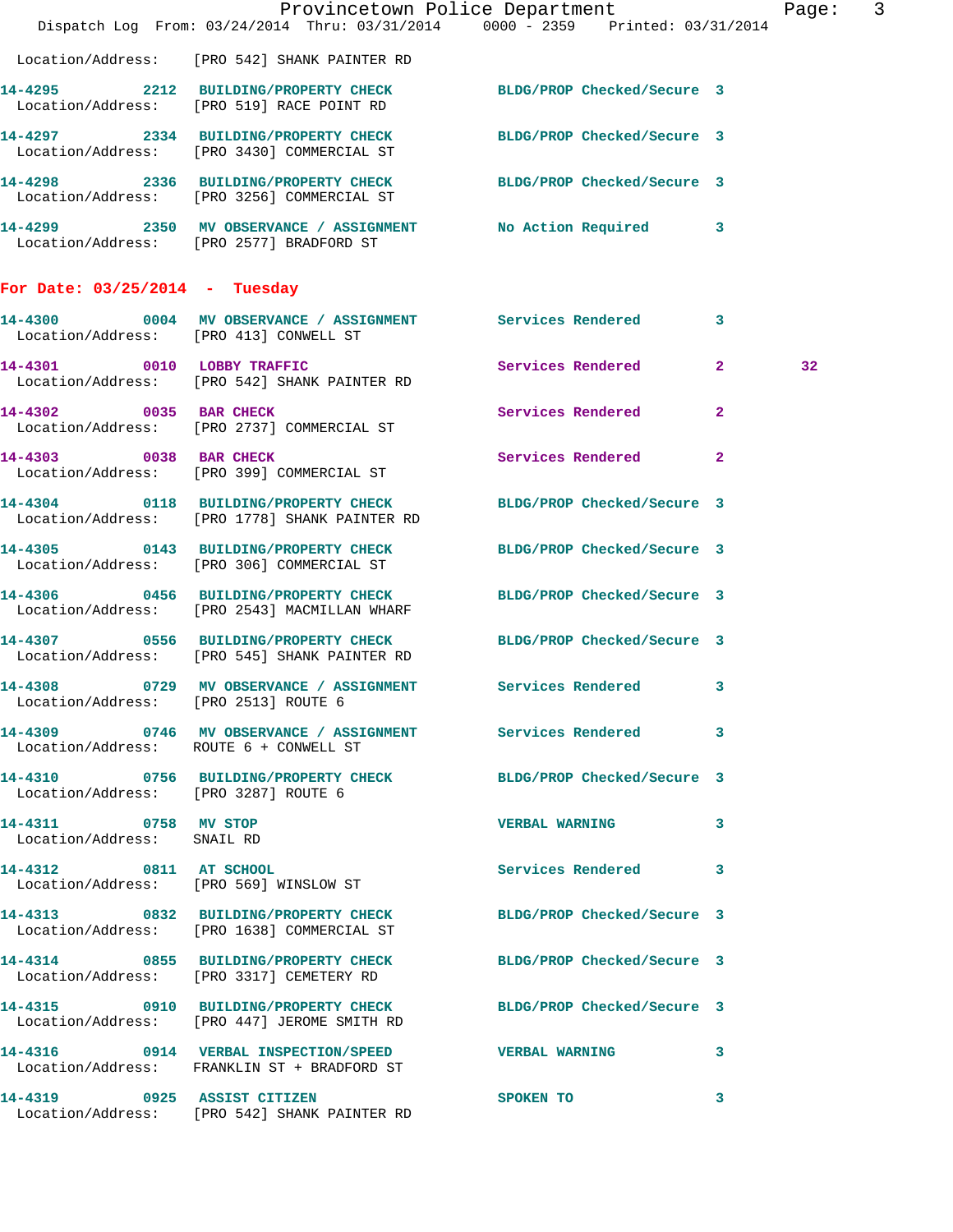| Location/Address: [PRO 571] ALDEN ST                              | 14-4317 0930 BUILDING/PROPERTY CHECK                                                                     | BLDG/PROP Checked/Secure 3 |                |
|-------------------------------------------------------------------|----------------------------------------------------------------------------------------------------------|----------------------------|----------------|
| 14-4318 0931 MOPED                                                | Location/Address: ALLERTON ST + COMMERCIAL ST                                                            | SPOKEN TO                  | 3              |
| Location/Address: CONWELL ST                                      | 14-4320 1015 MV OBSERVANCE / ASSIGNMENT Services Rendered                                                |                            | 3              |
|                                                                   | 14-4321 1033 ESCORT/TRANSPORT<br>Location/Address: [PRO 1645] HARRY KEMP WAY                             | Services Rendered          | 3              |
| 14-4322 1053 FRAUD COMPLAINT                                      | Location/Address: [PRO 3816] TINYS WAY                                                                   | <b>SPOKEN TO</b>           | $\overline{a}$ |
|                                                                   | 14-4323 1058 RACCOON PROBLEM<br>Location/Address: [PRO 3828] COMMERCIAL ST                               | FOLLOW UP                  | $\mathbf{2}$   |
| 14-4324 1106 VERBAL 1-WAY                                         | Location/Address: SHANK PAINTER RD + BRADFORD ST                                                         | <b>VERBAL WARNING</b>      | 3              |
|                                                                   | 14-4325 1113 911 CALL/NAUSEA<br>Location/Address: [PRO 442] HARRY KEMP WAY                               | Transported to Hospital 1  |                |
| $14-4326$ 1119 PARK, WALK & TALK                                  | Location/Address: [PRO 178] COMMERCIAL ST                                                                | Services Rendered          | $\overline{2}$ |
|                                                                   | 14-4327 1120 BUILDING/PROPERTY CHECK<br>Location/Address: [PRO 3318] CEMETERY RD                         | BLDG/PROP Checked/Secure 3 |                |
| 14-4329 1138 LOOSE DOGS                                           | Location/Address: [PRO 3260] BRADFORD ST EXT                                                             | Services Rendered          | $\mathbf{2}$   |
|                                                                   | 14-4330 1304 MV OBSERVANCE / ASSIGNMENT Services Rendered<br>Location/Address: BRADFORD ST + STANDISH ST |                            | 3              |
|                                                                   | 14-4331 1331 MV OBSERVANCE / ASSIGNMENT Services Rendered<br>Location/Address: [PRO 3430] COMMERCIAL ST  |                            | 3              |
| Location/Address: BRADFORD ST                                     | 14-4332 1341 BUILDING/PROPERTY CHECK BLDG/PROP Checked/Secure 3                                          |                            |                |
| 14-4333 1417 ANIMAL CALL<br>Location/Address: [PRO 3222] ALDEN ST |                                                                                                          | SPOKEN TO                  | $\mathbf{2}$   |
|                                                                   | $14-4334$ 1606 PARK, WALK & TALK<br>Location/Address: [PRO 3442] COMMERCIAL ST                           | No Action Required 2       |                |
|                                                                   | 14-4335 1614 BUILDING/PROPERTY CHECK<br>Location/Address: [PRO 564] BAYBERRY AVE                         | BLDG/PROP Checked/Secure 3 |                |
| 14-4336 1626 FOLLOW UP                                            | Location/Address: [PRO 1176] TREMONT ST                                                                  | Services Rendered          | $\mathbf{2}$   |
| 14-4337 1646 COMPLAINT                                            | Location/Address: [PRO 2977] COMMERCIAL ST                                                               | <b>Services Rendered</b>   | 3              |
| Location/Address: [PRO 512] PRINCE ST                             | 14-4338 1741 BUILDING/PROPERTY CHECK                                                                     | BLDG/PROP Checked/Secure 3 |                |
|                                                                   | 14-4341 1915 BUILDING/PROPERTY CHECK<br>Location/Address: [PRO 16] MAYFLOWER AVE                         | BLDG/PROP Checked/Secure 3 |                |
| Location/Address: [PRO 94] BRADFORD ST                            | 14-4342 1942 MV OBSERVANCE / ASSIGNMENT No Action Required                                               |                            | 3              |
|                                                                   | 14-4343 1947 BUILDING/PROPERTY CHECK<br>Location/Address: [PRO 2490] PROVINCELANDS RD                    | <b>Services Rendered</b>   | 3              |
| 14-4344                                                           | 2001 BUILDING/PROPERTY CHECK<br>Location/Address: [PRO 3259] MACMILLAN WHARF                             | BLDG/PROP Checked/Secure 3 |                |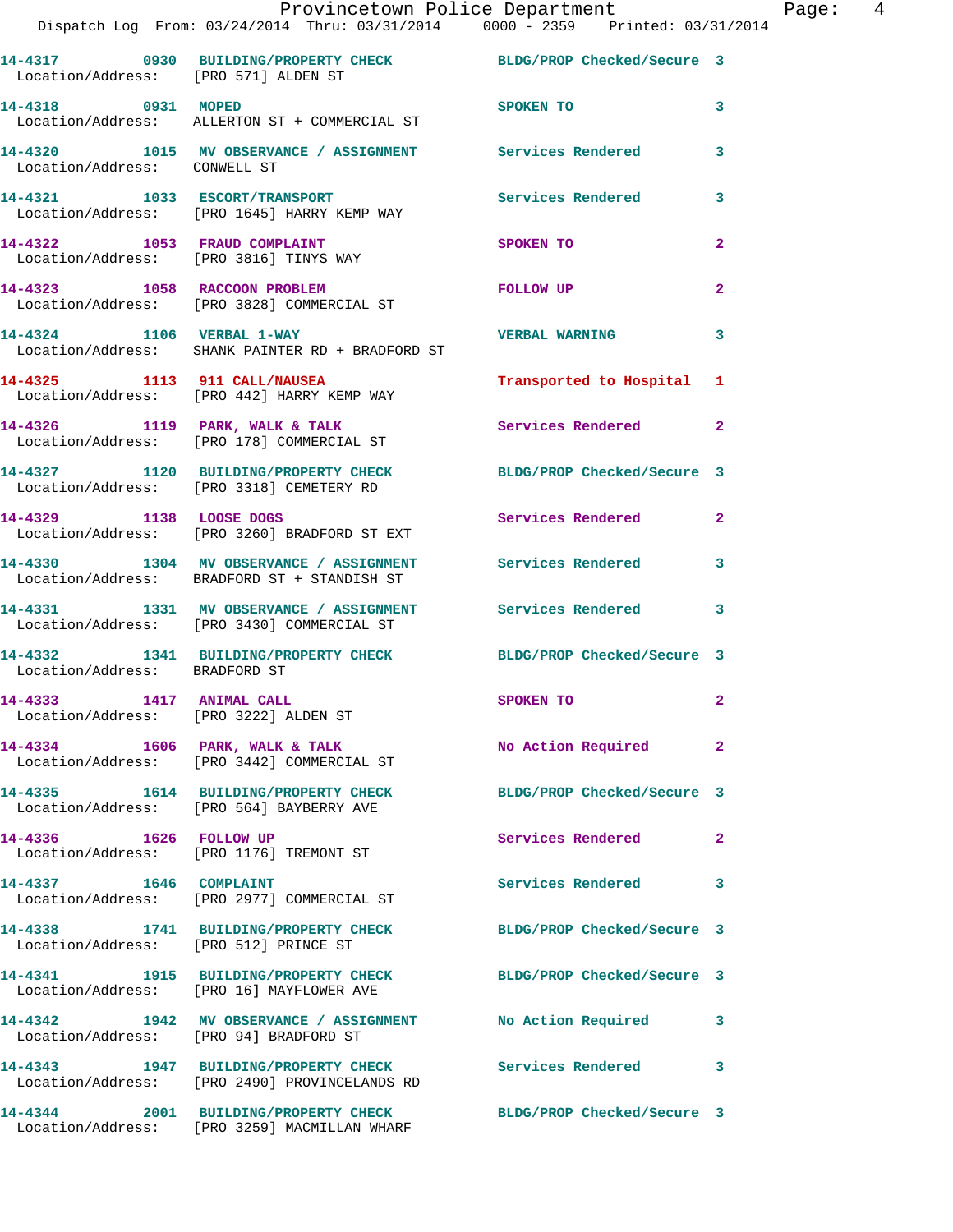**14-4345 2019 PARK, WALK & TALK No Action Required 2**  Location/Address: [PRO 3296] SHANK PAINTER RD **14-4346 2104 BUILDING/PROPERTY CHECK BLDG/PROP Checked/Secure 3**  Location/Address: [PRO 530] SHANK PAINTER RD **14-4347 2104 BUILDING/PROPERTY CHECK Services Rendered 3**  Location/Address: [PRO 3430] COMMERCIAL ST **14-4348 2107 BUILDING/PROPERTY CHECK BLDG/PROP Checked/Secure 3**  Location/Address: [PRO 175] COMMERCIAL ST **14-4349 2126 BUILDING/PROPERTY CHECK BLDG/PROP Checked/Secure 3**  Location/Address: [PRO 306] COMMERCIAL ST **14-4350 2138 MV OBSERVANCE / ASSIGNMENT No Action Required 3**  Location/Address: [PRO 3004] BRADFORD ST **14-4352 2153 SNOW BAN No Action Required 2**  Location/Address: BRADFORD ST **14-4351 2156 BUILDING/PROPERTY CHECK BLDG/PROP Checked/Secure 3**  Location/Address: [PRO 519] RACE POINT RD **14-4354 2312 COMPLAINT Services Rendered 3**  Location/Address: [PRO 542] SHANK PAINTER RD **14-4355 2313 SUSPICIOUS ACTIVITY Could Not Locate 2**  Location/Address: [PRO 503] PEARL ST **14-4357 2328 BUILDING/PROPERTY CHECK Services Rendered 3**  Location/Address: [PRO 2483] COMMERCIAL ST **14-4358 2335 BUILDING/PROPERTY CHECK BLDG/PROP Checked/Secure 3**  Location/Address: [PRO 447] JEROME SMITH RD **14-4359 2335 BUILDING/PROPERTY CHECK BLDG/PROP Checked/Secure 3**  Location/Address: [PRO 16] BRADFORD ST **14-4360 2337 BUILDING/PROPERTY CHECK BLDG/PROP Checked/Secure 3**  Location/Address: [PRO 3609] COMMERCIAL ST **14-4361 2338 MV OBSERVANCE / ASSIGNMENT Services Rendered 3**  Location/Address: CONWELL ST + HARRY KEMP WAY **For Date: 03/26/2014 - Wednesday 14-4362 0001 MV OBSERVANCE / ASSIGNMENT Services Rendered 3**  Location/Address: HOWLAND ST + BRADFORD ST **14-4364 0013 MV OBSERVANCE / ASSIGNMENT Services Rendered 3**  Location/Address: [PRO 106] COMMERCIAL ST **14-4365 0052 BUILDING/PROPERTY CHECK BLDG/PROP Checked/Secure 3**  Location/Address: [PRO 379] COMMERCIAL ST **14-4366 0055 LOBBY TRAFFIC Services Rendered 2**  Location/Address: [PRO 542] SHANK PAINTER RD **14-4367 0123 BUILDING/PROPERTY CHECK BLDG/PROP Checked/Secure 3**  Location/Address: [PRO 16389] COMMERCIAL ST **14-4368 0124 BUILDING/PROPERTY CHECK BLDG/PROP Checked/Secure 3**  Location/Address: [PRO 521] ROUTE 6 **14-4371 0131 MV OBSERVANCE / ASSIGNMENT Services Rendered 3**  Location/Address: BRADFORD ST + RYDER ST **14-4372 0133 BUILDING/PROPERTY CHECK Services Rendered 3**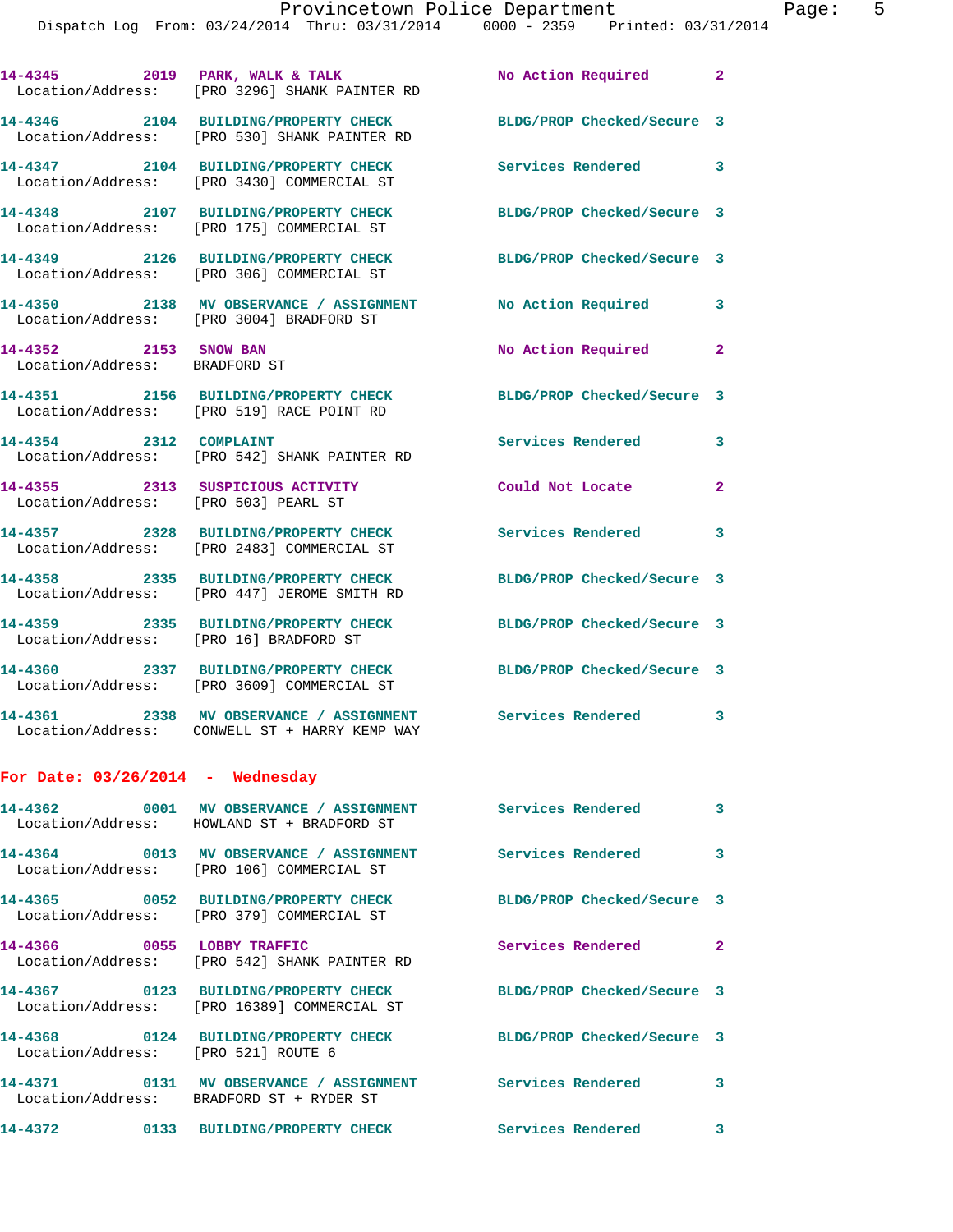|                                        | Provincetown Police Department<br>Dispatch Log From: 03/24/2014 Thru: 03/31/2014 0000 - 2359 Printed: 03/31/2014 |                            | Pag            |  |
|----------------------------------------|------------------------------------------------------------------------------------------------------------------|----------------------------|----------------|--|
|                                        | Location/Address: [PRO 2499] RACE POINT RD                                                                       |                            |                |  |
|                                        | 14-4373 0134 BUILDING/PROPERTY CHECK<br>Location/Address: [PRO 516] RACE POINT RD                                | BLDG/PROP Checked/Secure 3 |                |  |
|                                        | 14-4374 0143 MV OBSERVANCE / ASSIGNMENT Services Rendered<br>Location/Address: [PRO 3430] COMMERCIAL ST          |                            | 3              |  |
| Location/Address: [PRO 448] JOHNSON ST | 14-4375 0145 BUILDING/PROPERTY CHECK BLDG/PROP Checked/Secure 3                                                  |                            |                |  |
| Location/Address: [PRO 2539] RYDER ST  | 14-4376  0155 BUILDING/PROPERTY CHECK BLDG/PROP Checked/Secure 3                                                 |                            |                |  |
|                                        | 14-4377 0245 BUILDING/PROPERTY CHECK Services Rendered<br>Location/Address: [PRO 564] BAYBERRY AVE               |                            | 3              |  |
|                                        | 14-4378 0311 BUILDING/PROPERTY CHECK<br>Location/Address: [PRO 530] SHANK PAINTER RD                             | BLDG/PROP Checked/Secure 3 |                |  |
|                                        | 14-4379 0328 BUILDING/PROPERTY CHECK<br>Location/Address: [PRO 488] MAYFLOWER AVE                                | BLDG/PROP Checked/Secure 3 |                |  |
|                                        | 14-4380 0403 BUILDING/PROPERTY CHECK BLDG/PROP Checked/Secure 3<br>Location/Address: [PRO 1778] SHANK PAINTER RD |                            |                |  |
|                                        | 14-4381 0405 BUILDING/PROPERTY CHECK Services Rendered<br>Location/Address: [PRO 433] RYDER ST EXT               |                            | 3              |  |
|                                        | 14-4382 0451 BUILDING/PROPERTY CHECK<br>Location/Address: [PRO 2490] PROVINCELANDS RD                            | Services Rendered          | 3              |  |
|                                        | 14-4383 0504 BUILDING/PROPERTY CHECK<br>Location/Address: [PRO 2540] RACE POINT RD                               | BLDG/PROP Checked/Secure 3 |                |  |
|                                        | 14-4384 0525 BUILDING/PROPERTY CHECK<br>Location/Address: [PRO 3259] MACMILLAN WHARF                             | BLDG/PROP Checked/Secure 3 |                |  |
|                                        | 14-4385 0543 MEDICAL EMERGENCY<br>Location/Address: [PRO 2200] WINTHROP ST                                       | Transported to Hospital 1  |                |  |
|                                        | 14-4386 0630 911 GENERAL/TTY TEST No Action Required<br>Location/Address: [PRO 542] SHANK PAINTER RD             |                            | 1              |  |
|                                        | 14-4387 0723 PARKED MV/SNOW BAN<br>Location/Address: [PRO 3268] GOSNOLD ST                                       | <b>GONE ON ARRIVAL</b>     | $\overline{2}$ |  |
|                                        | 14-4388 0806 BUILDING/PROPERTY CHECK BLDG/PROP Checked/Secure 3<br>Location/Address: [PRO 447] JEROME SMITH RD   |                            |                |  |
| 14-4389 0850 911 QUERY                 | Location/Address: [PRO 542] SHANK PAINTER RD                                                                     | SPOKEN TO                  | 1              |  |
| Location/Address: [PRO 16] BRADFORD ST | 14-4390 0853 BUILDING/PROPERTY CHECK                                                                             | BLDG/PROP Checked/Secure 3 |                |  |
| 14-4391 0855 FENCE DAMAGE              | Location/Address: [PRO 2755] COMMERCIAL ST                                                                       | No Action Required         | 3              |  |
| Location/Address: [PRO 2521] ROUTE 6   | 14-4392 0942 BUILDING/PROPERTY CHECK                                                                             | BLDG/PROP Checked/Secure 3 | 1              |  |
|                                        | 14-4393 0952 BUILDING/PROPERTY CHECK<br>Location/Address: [PRO 2483] COMMERCIAL ST                               | BLDG/PROP Checked/Secure 3 |                |  |
|                                        | 14-4394 1017 BUILDING/PROPERTY CHECK<br>Location/Address: [PRO 516] RACE POINT RD                                | BLDG/PROP Checked/Secure 3 | $\mathbf{2}$   |  |
| Location/Address: [PRO 2] ALDEN ST     | 14-4395 1024 BUILDING/PROPERTY CHECK BLDG/PROP Checked/Secure 3                                                  |                            |                |  |

age: 6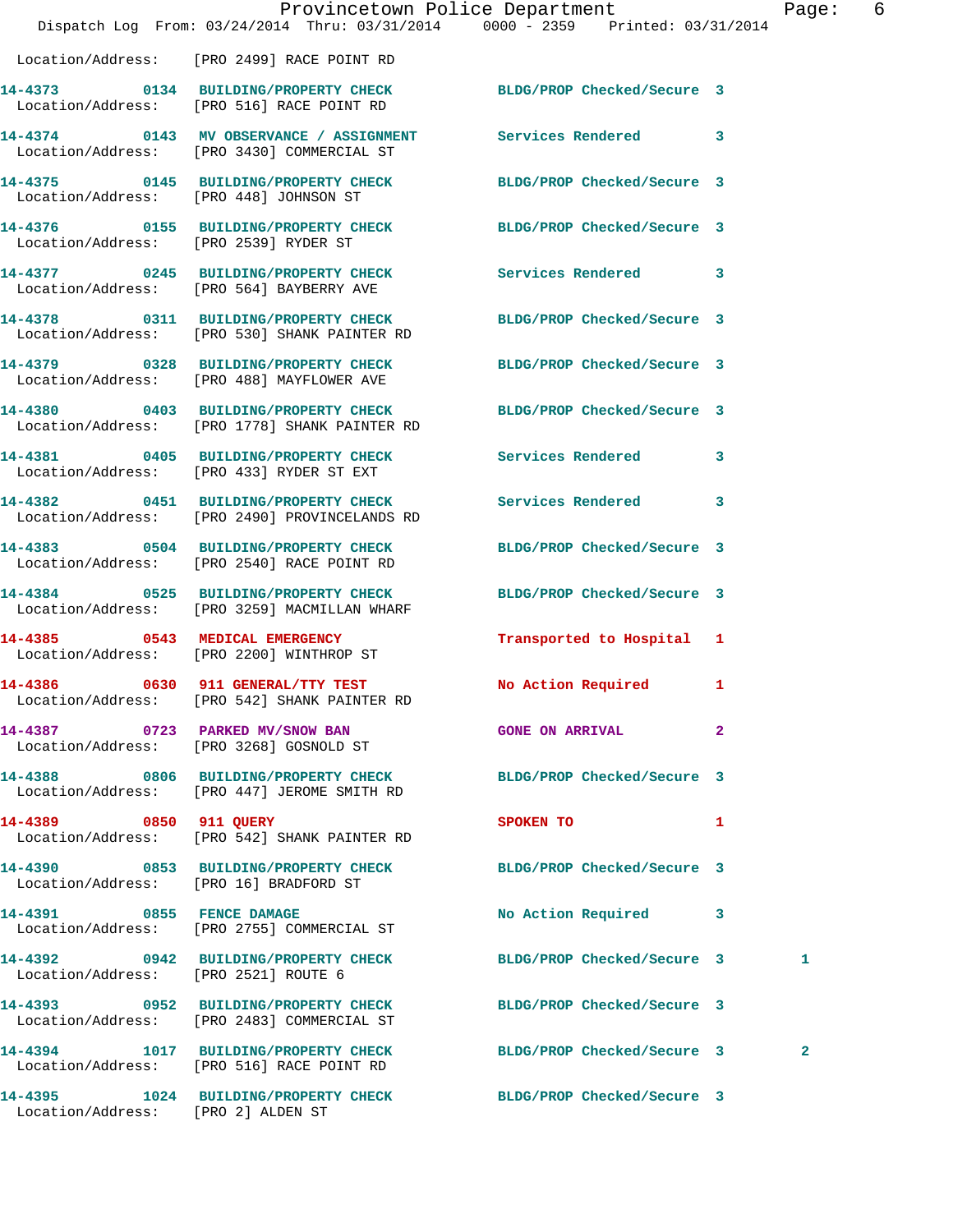|                                                           | Dispatch Log From: 03/24/2014 Thru: 03/31/2014 0000 - 2359 Printed: 03/31/2014                                  | Provincetown Police Department                                                                                 |              | Page: | -7 |
|-----------------------------------------------------------|-----------------------------------------------------------------------------------------------------------------|----------------------------------------------------------------------------------------------------------------|--------------|-------|----|
|                                                           | 14-4396 1038 BUILDING/PROPERTY CHECK BLDG/PROP Checked/Secure 3<br>Location/Address: [PRO 2898] JEROME SMITH RD |                                                                                                                |              |       |    |
|                                                           | 14-4397 1039 POWER OUTAGE<br>Location/Address: [PRO 1156] WINSLOW ST                                            | No Action Required 3                                                                                           |              | 1     |    |
|                                                           | 14-4398 1044 MV DISABLED<br>Location/Address: PROVINCELANDS RD + ROUTE 6                                        | Services Rendered                                                                                              | $\mathbf{2}$ |       |    |
| Location/Address: RACE POINT RD                           | 14-4399 1048 TRASH CANS IN ROAD                                                                                 | Taken/Referred to Other 3                                                                                      |              |       |    |
|                                                           | 14-4400 1054 FENCE DAMAGED<br>Location/Address: [PRO 2391] BRADFORD ST                                          | Services Rendered 3                                                                                            |              |       |    |
| Location/Address: [PRO 2521] ROUTE 6                      | 14-4401 1132 BUILDING/PROPERTY CHECK BLDG/PROP Checked/Secure 3                                                 |                                                                                                                |              |       |    |
|                                                           | 14-4402 1139 DISABLED TRUCK<br>Location/Address: WINSLOW ST + HIGH POLE HILL                                    | Services Rendered 2                                                                                            |              |       |    |
|                                                           | 14-4403 1141 WIRES DOWN<br>Location/Address: [PRO 375] COMMERCIAL ST                                            | Taken/Referred to Other 2                                                                                      |              | 1     |    |
|                                                           | 14-4404 1153 HAZARD/SIGNAGE<br>Location/Address: [PRO 1997] COMMERCIAL ST                                       | Services Rendered 2                                                                                            |              |       |    |
|                                                           | 14-4406 1240 BUILDING/PROPERTY CHECK<br>Location/Address: [PRO 564] BAYBERRY AVE                                | BLDG/PROP Checked/Secure 3                                                                                     |              |       |    |
| Location/Address: [PRO 521] ROUTE 6                       | 14-4407 1244 BUILDING/PROPERTY CHECK BLDG/PROP Checked/Secure 3                                                 |                                                                                                                |              |       |    |
|                                                           | 14-4408 1302 POWER OUTAGE<br>Location/Address: [PRO 542] SHANK PAINTER RD                                       | No Action Required 3                                                                                           |              |       |    |
|                                                           | 14-4409 1343 BUILDING/PROPERTY CHECK<br>Location/Address: [PRO 306] COMMERCIAL ST                               | BLDG/PROP Checked/Secure 3                                                                                     |              |       |    |
| Location/Address: COMMERCIAL ST                           | 14-4410 1622 HAZARD/SIGNAGE                                                                                     | Taken/Referred to Other 2                                                                                      |              |       |    |
|                                                           | 14-4411 1727 SCHEDULED POWER OUTAGE No Action Required 3<br>Location/Address: [PRO 542] SHANK PAINTER RD        |                                                                                                                |              | 10    |    |
| 14-4412 1732 HOLD-UP ALARM                                | Location/Address: [PRO 1778] SHANK PAINTER RD                                                                   | Unfounded                                                                                                      | 1            |       |    |
| 14-4413 1749 WIRES DOWN<br>Location/Address: ATLANTIC AVE |                                                                                                                 | Taken/Referred to Other 2                                                                                      |              |       |    |
| Location/Address: CAPTAIN BERTIES WAY                     | 14-4414 1807 STOMACH PAINS/TRANSPORT                                                                            | Transported to Hospital 1                                                                                      |              |       |    |
|                                                           | 14-4416 1827 BUILDING/PROPERTY CHECK<br>Location/Address: [PRO 530] SHANK PAINTER RD                            | BLDG/PROP Checked/Secure 3                                                                                     |              |       |    |
|                                                           | 14-4417 1844 BUILDING/PROPERTY CHECK BLDG/PROP Checked/Secure 3<br>Location/Address: [PRO 1638] COMMERCIAL ST   |                                                                                                                |              |       |    |
| 14-4418 1906 ALARM - FIRE                                 | Location/Address: [PRO 365] COMMERCIAL ST                                                                       | False Alarm and the state of the state of the state of the state of the state of the state of the state of the | 1            |       |    |
|                                                           | 14-4419 1914 LOW WIRE<br>Location/Address: [PRO 375] COMMERCIAL ST                                              | Services Rendered                                                                                              | $\mathbf{2}$ |       |    |
|                                                           | 14-4420 1940 CARBON MONOXIDE ALARM<br>Location/Address: [PRO 1237] MILLER HILL RD                               | False Alarm                                                                                                    | 1            |       |    |
| 14-4421 2021 MV STOP                                      | Location/Address: BRADFORD ST + CENTER ST                                                                       | <b>VERBAL WARNING</b>                                                                                          | 3            |       |    |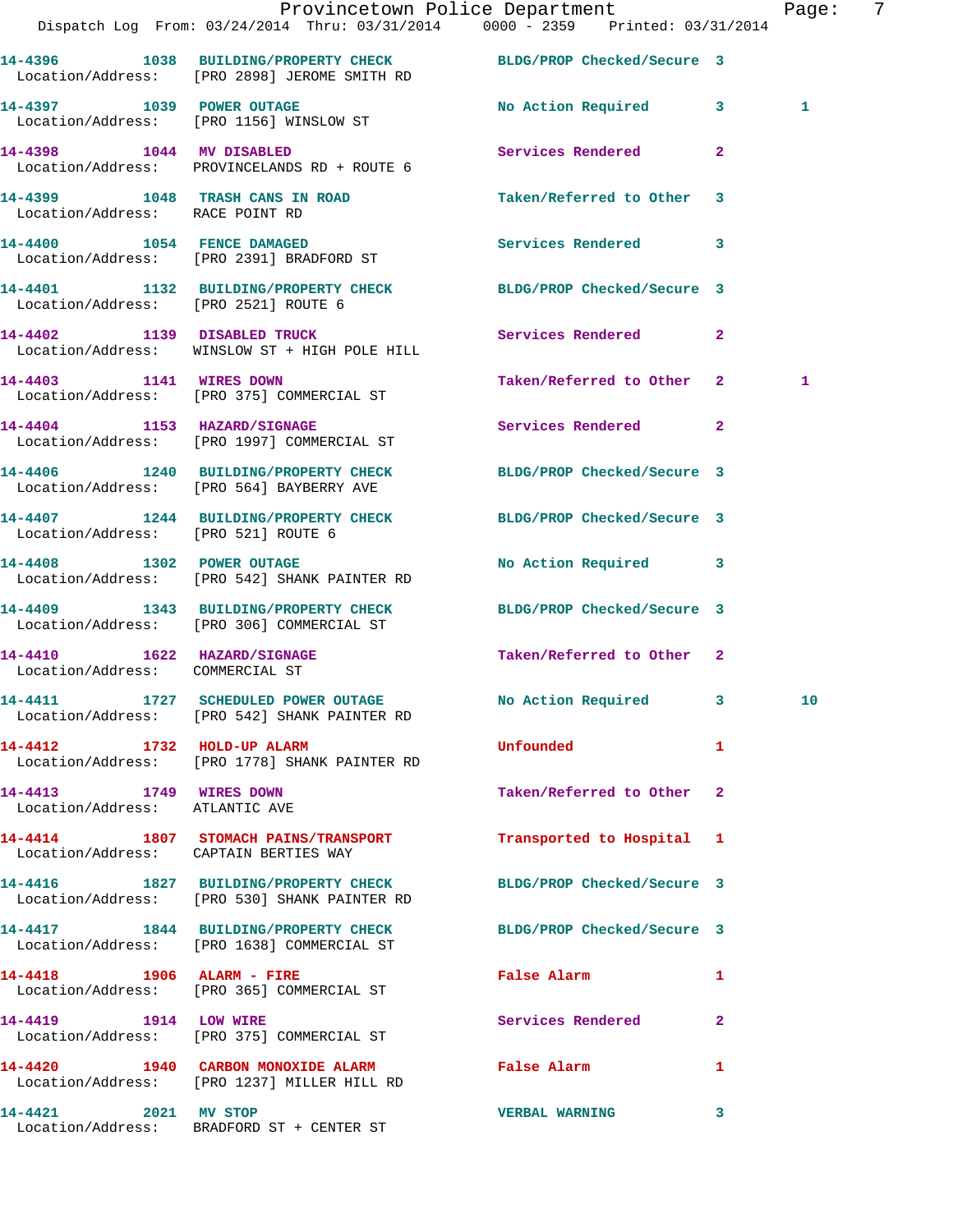|                                                              | 14-4422 2031 BUILDING/PROPERTY CHECK BLDG/PROP Checked/Secure 3<br>Location/Address: [PRO 519] RACE POINT RD  |                            |              |    |
|--------------------------------------------------------------|---------------------------------------------------------------------------------------------------------------|----------------------------|--------------|----|
|                                                              | 14-4423 2125 BUILDING/PROPERTY CHECK<br>Location/Address: [PRO 1646] WINSLOW ST                               | BLDG/PROP Checked/Secure 3 |              |    |
|                                                              | 14-4424 2333 BUILDING/PROPERTY CHECK<br>Location/Address: [PRO 2483] COMMERCIAL ST                            | Services Rendered 3        |              |    |
|                                                              | 14-4425 2336 BUILDING/PROPERTY CHECK<br>Location/Address: [PRO 3259] MACMILLAN WHARF                          | BLDG/PROP Checked/Secure 3 |              |    |
|                                                              | 14-4426 2346 BUILDING/PROPERTY CHECK<br>Location/Address: [PRO 2499] RACE POINT RD                            | Services Rendered 3        |              |    |
|                                                              | 14-4427 2351 BUILDING/PROPERTY CHECK BLDG/PROP Checked/Secure 3<br>Location/Address: [PRO 440] HARRY KEMP WAY |                            |              |    |
| For Date: $03/27/2014$ - Thursday                            |                                                                                                               |                            |              |    |
|                                                              | 14-4428 0013 BUILDING/PROPERTY CHECK Services Rendered 3<br>Location/Address: [PRO 2206] COMMERCIAL ST        |                            |              |    |
| Location/Address: [PRO 521] ROUTE 6                          | 14-4429 0047 BUILDING/PROPERTY CHECK Services Rendered                                                        |                            | 3            |    |
|                                                              | 14-4430  0153 BUILDING/PROPERTY CHECK Services Rendered 3<br>Location/Address: [PRO 106] COMMERCIAL ST        |                            |              |    |
| Location/Address: [PRO 3429] OAK DR                          | 14-4431 0214 BUILDING/PROPERTY CHECK BLDG/PROP Checked/Secure 3                                               |                            |              |    |
|                                                              | 14-4432 0225 BUILDING/PROPERTY CHECK<br>Location/Address: [PRO 3430] COMMERCIAL ST                            | Services Rendered 3        |              |    |
|                                                              | 14-4433 6226 MV OBSERVANCE / ASSIGNMENT Services Rendered<br>Location/Address: [PRO 3430] COMMERCIAL ST       |                            | 3            |    |
|                                                              | 14-4434 0431 BUILDING/PROPERTY CHECK<br>Location/Address: [PRO 105] COMMERCIAL ST                             | BLDG/PROP Checked/Secure 3 |              |    |
|                                                              | 14-4435 0448 BUILDING/PROPERTY CHECK<br>Location/Address: [PRO 2898] JEROME SMITH RD                          | Services Rendered 3        |              |    |
|                                                              | 14-4436 6453 MV OBSERVANCE / ASSIGNMENT Services Rendered<br>Location/Address: [PRO 106] COMMERCIAL ST        |                            | 3            |    |
|                                                              | 14-4437 0552 LOBBY TRAFFIC<br>Location/Address: [PRO 542] SHANK PAINTER RD                                    | Services Rendered          | $\mathbf{2}$ | 17 |
| Location/Address: [PRO 3440] ROUTE 6                         | 14-4438 6727 MV OBSERVANCE / ASSIGNMENT Services Rendered                                                     |                            | 3            |    |
| Location/Address: ROUTE 6 + SNAIL RD                         | 14-4439 6736 MV OBSERVANCE / ASSIGNMENT Services Rendered                                                     |                            | 3            |    |
|                                                              | 14-4440 0746 MV STOP/VERBAL OBS PLATE WERBAL WARNING<br>Location/Address: [PRO 539] SHANK PAINTER RD          |                            | 3            |    |
|                                                              | 14-4441 0810 MV COMPLAINT<br>Location/Address: [PRO 75] CAPTAIN BERTIE RD                                     | Services Rendered          | 2            |    |
|                                                              | 14-4442 0814 MV STOP/VERBAL 90/17<br>Location/Address: WINSLOW ST + JEROME SMITH RD                           | <b>VERBAL WARNING</b>      | 3            |    |
| 14-4443 0821 MV STOP<br>Location/Address: [PRO 3666] ROUTE 6 |                                                                                                               | <b>VERBAL WARNING</b>      | 3            |    |
| 14-4444 0837 TURKEY FLOCK                                    |                                                                                                               | Services Rendered          | $\mathbf{2}$ |    |
|                                                              |                                                                                                               |                            |              |    |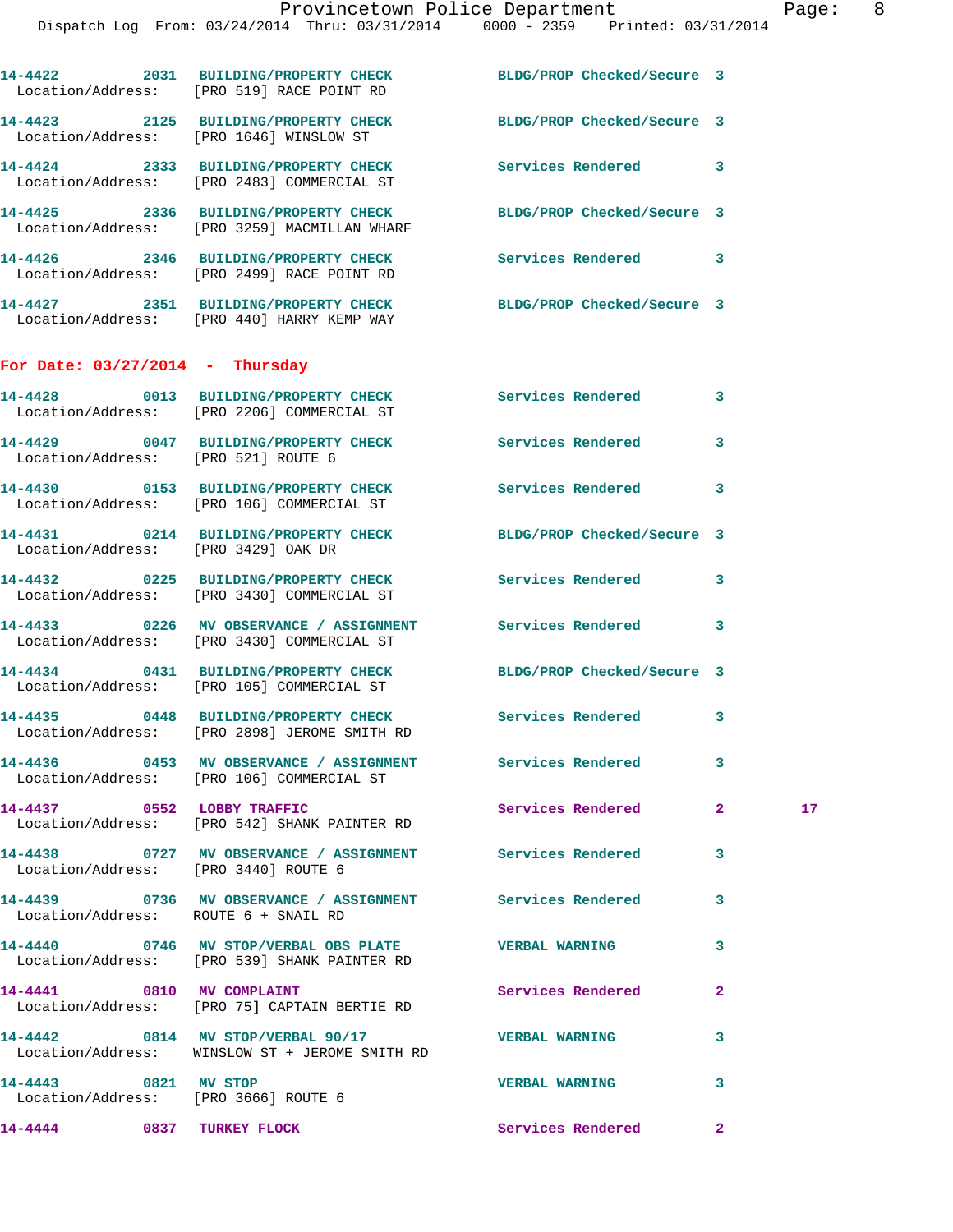|                                                              | Provincetown Police Department<br>Dispatch Log From: 03/24/2014 Thru: 03/31/2014 0000 - 2359 Printed: 03/31/2014           |                            | Page: 9      |
|--------------------------------------------------------------|----------------------------------------------------------------------------------------------------------------------------|----------------------------|--------------|
| Location/Address: [PRO 521] ROUTE 6                          |                                                                                                                            |                            |              |
|                                                              | 14-4445 0853 BUILDING/PROPERTY CHECK BLDG/PROP Checked/Secure 3<br>Location/Address: [PRO 3287] ROUTE 6                    |                            |              |
| Location/Address: [PRO 571] ALDEN ST                         | 14-4446 0941 BUILDING/PROPERTY CHECK BLDG/PROP Checked/Secure 3                                                            |                            |              |
|                                                              | 14-4447 1019 MEDICAL EMERGENCY/DOT<br>Location/Address: [PRO 440] HARRY KEMP WAY                                           | Transported to Hospital 1  |              |
|                                                              | 14-4449 1100 FOLLOW UP<br>Location/Address: [PRO 488] MAYFLOWER AVE                                                        | Services Rendered          | $\mathbf{2}$ |
|                                                              | 14-4450 1100 PET PANTRY<br>Location/Address: [PRO 3296] SHANK PAINTER RD                                                   | Services Rendered          | $\mathbf{2}$ |
|                                                              | 14-4451 1116 NOTIFY DPW<br>Location/Address: [PRO 2233] COMMERCIAL ST                                                      | Services Rendered          | $\mathbf{3}$ |
|                                                              | 14-4452 1129 BUILDING/PROPERTY CHECK BLDG/PROP Checked/Secure 3<br>Location/Address: [PRO 3317] CEMETERY RD                |                            |              |
|                                                              | 14-4453 1200 MV ACCIDENT<br>Location/Address: BRADFORD ST + NICKERSON ST                                                   | Services Rendered 1        |              |
|                                                              | 14-4454 1237 MEDICAL EMERGENCY<br>Location/Address: [PRO 1502] BRADFORD ST                                                 | Transported to Hospital 1  |              |
|                                                              | 14-4456 1331 LANDLORD/TENANT<br>Location/Address: [PRO 711] BRADFORD ST                                                    | SPOKEN TO                  | $\mathbf{2}$ |
|                                                              | 14-4457 1359 PARK, WALK & TALK<br>Location/Address: [PRO 3222] ALDEN ST                                                    | Services Rendered 2        |              |
|                                                              | 14-4458 1401 BUILDING/PROPERTY CHECK<br>Location/Address: [PRO 3163] WINTHROP ST                                           | BLDG/PROP Checked/Secure 3 |              |
|                                                              | 14-4459 1442 DOLPHIN CARCASS<br>Location/Address: [PRO 375] COMMERCIAL ST                                                  | Services Rendered 2        |              |
|                                                              | 14-4460           1542 MV OBSERVANCE / ASSIGNMENT          Services Rendered<br>Location/Address: [PRO 3430] COMMERCIAL ST |                            | 3            |
|                                                              | Location/Address: [PRO 786] CARVER ST                                                                                      | Services Rendered 1        |              |
|                                                              | 14-4462 1610 BUILDING/PROPERTY CHECK BLDG/PROP Checked/Secure 3<br>Location/Address: [PRO 447] JEROME SMITH RD             |                            |              |
|                                                              | 14-4463 1720 BUILDING/PROPERTY CHECK BLDG/PROP Checked/Secure 3<br>Location/Address: [PRO 519] RACE POINT RD               |                            |              |
|                                                              | 14-4464 1727 COMPLAINT<br>Location/Address: [PRO 175] COMMERCIAL ST                                                        | SPOKEN TO                  | 3            |
| 14-4465 1747 SERVICE CALL<br>Location/Address: COMMERCIAL ST |                                                                                                                            | Services Rendered 3        |              |
|                                                              | 14-4466 1834 WIRES LOW<br>Location/Address: [PRO 1070] PLEASANT ST                                                         | Services Rendered          | $\mathbf{2}$ |
|                                                              | 14-4467 1916 ASSIST OPD WITH TRESSPASS ORDE Could Not Locate 3<br>Location/Address: [PRO 733] BRADFORD ST                  |                            |              |
|                                                              | 14-4468 1927 FOLLOW UP<br>Location/Address: [PRO 1192] COMMERCIAL ST                                                       | Could Not Locate           | $\mathbf{2}$ |
|                                                              | 14-4469 2025 BUILDING/PROPERTY CHECK Services Rendered 3<br>Location/Address: [PRO 2483] COMMERCIAL ST                     |                            |              |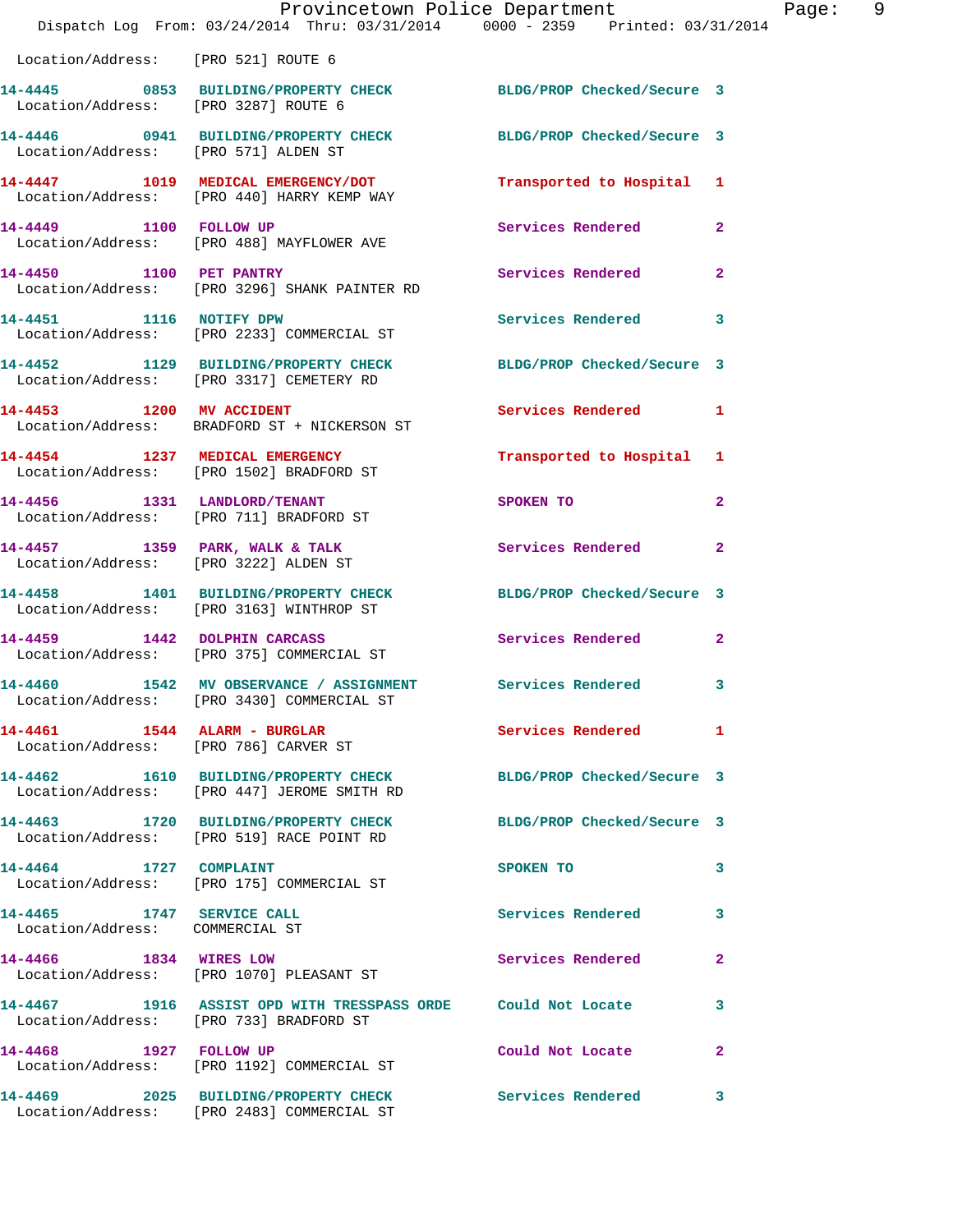|                                                              | Provincetown Police Department                                                        |                          |                         |
|--------------------------------------------------------------|---------------------------------------------------------------------------------------|--------------------------|-------------------------|
|                                                              | Dispatch Log From: 03/24/2014 Thru: 03/31/2014 0000 - 2359 Printed: 03/31/2014        |                          |                         |
|                                                              | Location/Address: [PRO 106] COMMERCIAL ST                                             |                          | $\overline{\mathbf{3}}$ |
|                                                              | 14-4471 2056 WELL BEING CHECK<br>Location/Address: [PRO 3816] TINYS WAY               | <b>Services Rendered</b> | 3                       |
|                                                              | 14-4472 2133 BUILDING/PROPERTY CHECK<br>Location/Address: [PRO 2490] PROVINCELANDS RD | <b>Services Rendered</b> | 3                       |
| 14-4473 2200 911 GENERAL                                     | Location/Address: [PRO 1463] COMMERCIAL ST                                            | Services Rendered        | 1                       |
| 14-4474 2227 ALBIE'S DOG<br>Location/Address: [TRU] SHORE RD |                                                                                       | Services Rendered        | $\overline{2}$          |
|                                                              | 14-4475 2336 BUILDING/PROPERTY CHECK<br>Location/Address: [PRO 394] COMMERCIAL ST     | <b>Services Rendered</b> | 3                       |
|                                                              |                                                                                       |                          |                         |

**14-4477 2354 MEDICAL EMERGENCY/DOT Transported to Hospital 1**  Location/Address: [PRO 3222] ALDEN ST

**14-4476 2352 BUILDING/PROPERTY CHECK BLDG/PROP Checked/Secure 3** 

## **For Date: 03/28/2014 - Friday**

Location/Address: [PRO 530] SHANK PAINTER RD

|                                     | 14-4478 0011 BUILDING/PROPERTY CHECK Services Rendered<br>Location/Address: [PRO 2499] RACE POINT RD            |                                 | $\mathbf{3}$   |    |
|-------------------------------------|-----------------------------------------------------------------------------------------------------------------|---------------------------------|----------------|----|
| 14-4479 0026 BAR CHECK              | Location/Address: [PRO 2737] COMMERCIAL ST                                                                      | Services Rendered 2             |                |    |
| 14-4480 0031 BAR CHECK              | Location/Address: [PRO 80] CARVER ST                                                                            | <b>Services Rendered</b>        | $\overline{2}$ |    |
|                                     | 14-4483 0120 MV OBSERVANCE / ASSIGNMENT Services Rendered<br>Location/Address: [PRO 106] COMMERCIAL ST          |                                 | 3              |    |
|                                     | 14-4484 0139 MEDICAL EMERGENCY<br>Location/Address: [PRO 60] BRADFORD ST                                        | Transported to Hospital 1       |                |    |
|                                     | 14-4487 		 0217 STATION POWER OUTAGE 		 Services Rendered<br>Location/Address: [PRO 542] SHANK PAINTER RD       |                                 | $\mathbf{2}$   |    |
|                                     | 14-4485 0223 ALARM - GENERAL<br>Location/Address: [PRO 3222] ALDEN ST                                           | No Action Required 1            |                |    |
|                                     | 14-4486 0223 ALARM - GENERAL<br>Location/Address: [PRO 1778] SHANK PAINTER RD                                   | False Alarm <b>Example 2018</b> | $\mathbf{1}$   |    |
|                                     | 14-4488 0305 BUILDING/PROPERTY CHECK BLDG/PROP Checked/Secure 3<br>Location/Address: [PRO 519] RACE POINT RD    |                                 |                |    |
|                                     | 14-4489 0448 BUILDING/PROPERTY CHECK BLDG/PROP Checked/Secure 3<br>Location/Address: [PRO 2898] JEROME SMITH RD |                                 |                |    |
| Location/Address: [PRO 521] ROUTE 6 | 14-4490 0515 MV OBSERVANCE / ASSIGNMENT No Action Required 3                                                    |                                 |                |    |
|                                     | 14-4491 0608 LOBBY TRAFFIC<br>Location/Address: [PRO 542] SHANK PAINTER RD                                      | Services Rendered 2             |                | 34 |
|                                     | 14-4492 0626 BUILDING/PROPERTY CHECK BLDG/PROP Checked/Secure 3<br>Location/Address: [PRO 447] JEROME SMITH RD  |                                 |                |    |
|                                     | 14-4493 0736 BUILDING/PROPERTY CHECK BLDG/PROP Checked/Secure 3<br>Location/Address: [PRO 3292] COMMERCIAL ST   |                                 |                |    |
|                                     | 14-4494 0741 BUILDING/PROPERTY CHECK BLDG/PROP Checked/Secure 3<br>Location/Address: [PRO 3287] ROUTE 6         |                                 |                |    |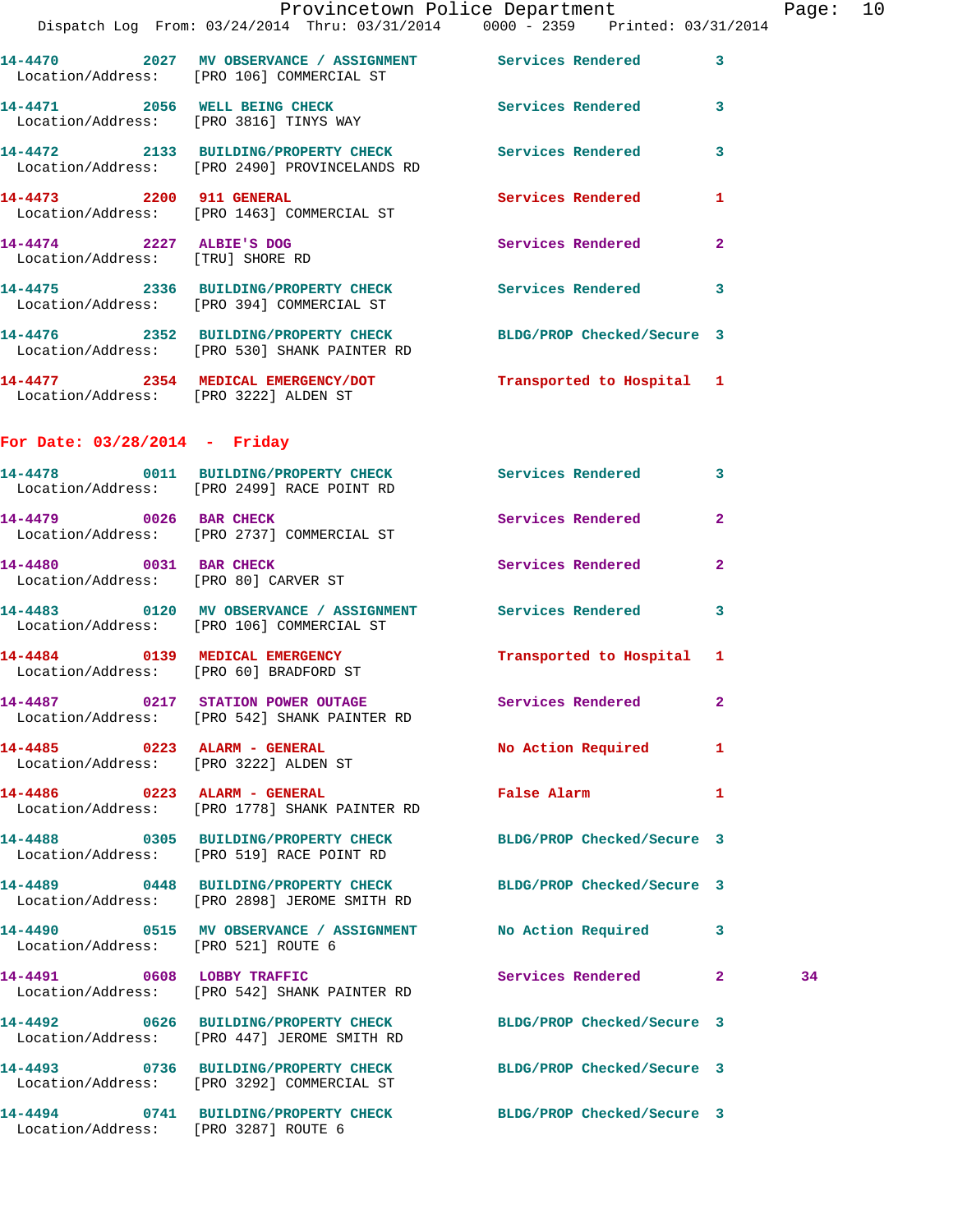|                                                          | 14-4495 0811 PARK, WALK & TALK<br>Location/Address: [PRO 569] WINSLOW ST                                  | Services Rendered          | $\mathbf{2}$   |
|----------------------------------------------------------|-----------------------------------------------------------------------------------------------------------|----------------------------|----------------|
|                                                          | 14-4496 0821 MEDICAL EMERGENCY<br>Location/Address: [PRO 1404] NELSON AVE                                 | Transported to Hospital    | -1             |
| Location/Address: [PRO 571] ALDEN ST                     | 14-4498 0837 BUILDING/PROPERTY CHECK                                                                      | BLDG/PROP Checked/Secure 3 |                |
| 14-4499 0848 ALARM - FIRE                                | Location/Address: [PRO 2784] SHANK PAINTER RD                                                             | False Alarm                | 1              |
| 14-4500 0853 FOLLOW UP                                   | Location/Address: [PRO 3816] TINYS WAY                                                                    | SPOKEN TO                  | $\overline{a}$ |
| Location/Address: [PRO 512] PRINCE ST                    | 14-4501 0908 BUILDING/PROPERTY CHECK BLDG/PROP Checked/Secure 3                                           |                            |                |
| Location/Address: [PRO 512] PRINCE ST                    | 14-4502 0914 BUILDING/PROPERTY CHECK                                                                      | BLDG/PROP Checked/Secure 3 |                |
|                                                          | 14-4503 0916 PARK, WALK & TALK<br>Location/Address: [PRO 606] CONWELL ST                                  | Services Rendered          | $\mathbf{2}$   |
|                                                          | 14-4504 0928 PARK, WALK & TALK<br>Location/Address: [PRO 285] COMMERCIAL ST                               | <b>Services Rendered</b>   | $\overline{2}$ |
| Location/Address: ROUTE 6                                | 14-4505 0929 MV OBSERVANCE / ASSIGNMENT Citation/Warning Issued                                           |                            | 3              |
| 14-4506 0942 MV STOP                                     | Location/Address: ROUTE 6 + SNAIL RD                                                                      | <b>VERBAL WARNING</b>      | 3              |
| 14-4507 0943 MEDICAL EMERGENCY                           | Location/Address: [PRO 2647] SHANK PAINTER RD                                                             | Services Rendered          | 1              |
|                                                          | 14-4508 1008 PARKING COMPLAINT / GENERAL<br>Location/Address: WINTHROP ST + COMMERCIAL ST                 | <b>Services Rendered</b>   | 3              |
|                                                          | 14-4509 1103 BUILDING/PROPERTY CHECK<br>Location/Address: [PRO 2206] COMMERCIAL ST                        | BLDG/PROP Checked/Secure 3 |                |
|                                                          | 14-4510 1114 MV OBSERVANCE / ASSIGNMENT Services Rendered<br>Location/Address: HIGH POLE HL + BRADFORD ST |                            | 3              |
|                                                          | 14-4511 1116 PARKING COMPLAINT / GENERAL Vehicle Towed<br>Location/Address: WINTHROP ST + COMMERCIAL ST   |                            | 3              |
| 14-4512 1117 HARASSMENT                                  | Location/Address: [PRO 338] SHANK PAINTER RD                                                              | SPOKEN TO                  | $\mathbf{2}$   |
|                                                          | 14-4513 1148 BUILDING/PROPERTY CHECK<br>Location/Address: [PRO 3317] CEMETERY RD                          | BLDG/PROP Checked/Secure 3 |                |
|                                                          | 14-4514 1200 PARK, WALK & TALK<br>Location/Address: [PRO 3222] ALDEN ST                                   | Services Rendered          | $\overline{2}$ |
| 14-4515 1337 ASSIST CITIZEN<br>Location/Address: ARCH ST |                                                                                                           | SPOKEN TO                  | 3              |
|                                                          | 14-4516 1356 PARK, WALK & TALK<br>Location/Address: [PRO 3222] ALDEN ST                                   | Services Rendered          | $\mathbf{2}$   |
| 14-4517 1404 FOLLOW UP                                   | Location/Address: [PRO 733] BRADFORD ST                                                                   | Services Rendered          | $\mathbf{2}$   |
|                                                          | 14-4518 1409 PARK, WALK & TALK<br>Location/Address: [PRO 1638] COMMERCIAL ST                              | <b>Services Rendered</b>   | $\mathbf{2}$   |

**14-4519 1420 BUILDING/PROPERTY CHECK BLDG/PROP Checked/Secure 3**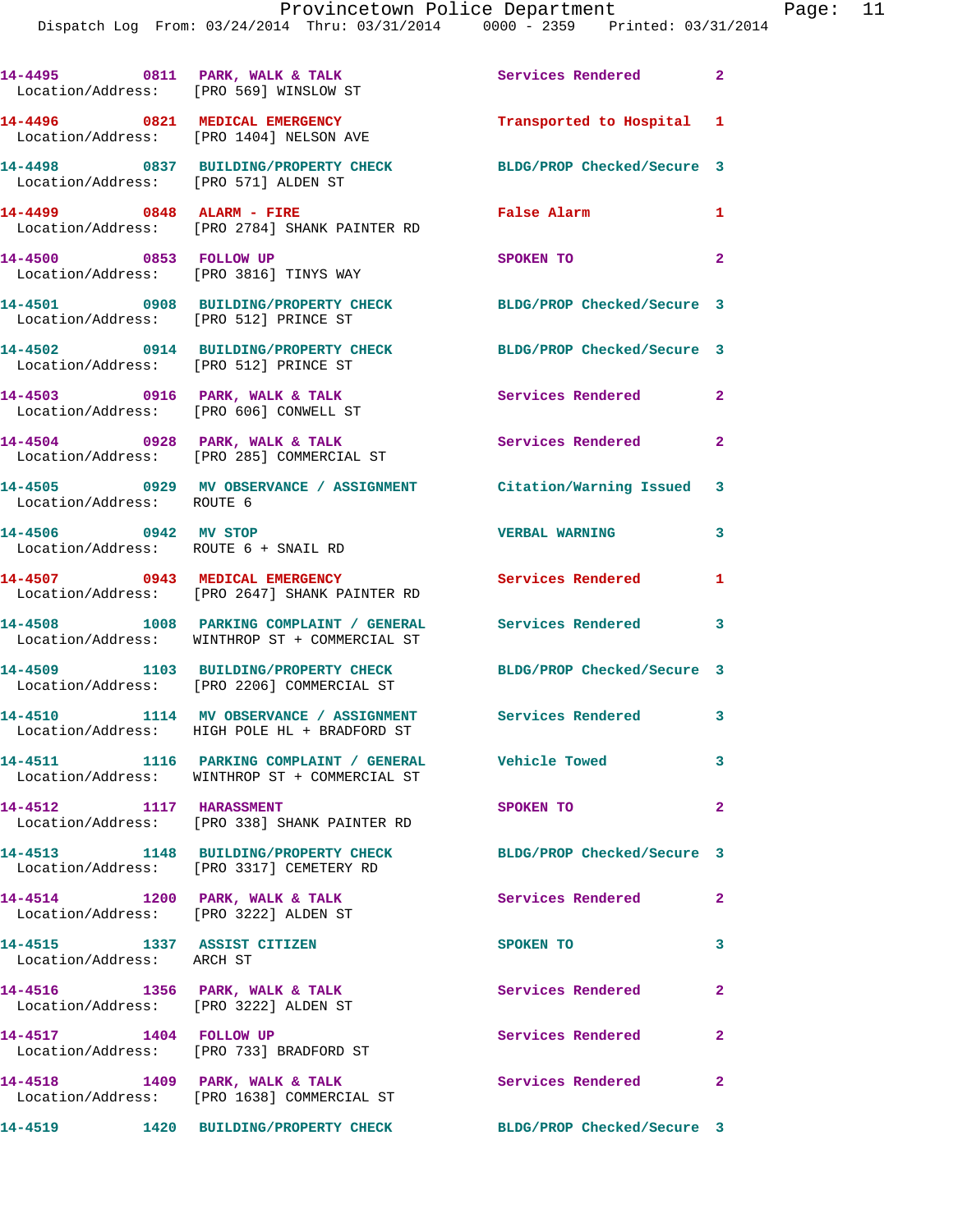|                                                                 | Provincetown Police Department<br>Dispatch Log From: 03/24/2014 Thru: 03/31/2014 0000 - 2359 Printed: 03/31/2014 |                            |                |
|-----------------------------------------------------------------|------------------------------------------------------------------------------------------------------------------|----------------------------|----------------|
|                                                                 | Location/Address: [PRO 447] JEROME SMITH RD                                                                      |                            |                |
| 14-4523 1515 PICK UP ITEM                                       |                                                                                                                  | <b>Services Rendered</b>   | 3              |
| 14-4520 1525 MV COMPLAINT<br>Location/Address: ATWOOD AVE       |                                                                                                                  | Services Rendered          | $\overline{2}$ |
|                                                                 | 14-4521 1527 ALARM - GENERAL<br>Location/Address: [PRO 1423] PLEASANT ST                                         | <b>Services Rendered</b>   | 1              |
|                                                                 | 14-4522 1604 BUILDING/PROPERTY CHECK BLDG/PROP Checked/Secure 3<br>Location/Address: [PRO 447] JEROME SMITH RD   |                            |                |
|                                                                 | 14-4524 1728 BUILDING/PROPERTY CHECK BLDG/PROP Checked/Secure 3<br>Location/Address: [PRO 3430] COMMERCIAL ST    |                            |                |
|                                                                 | 14-4525 1803 DEAD SEAL ON BEACH<br>Location/Address: [PRO 2977] COMMERCIAL ST                                    | Services Rendered          | $\mathbf{2}$   |
|                                                                 | 14-4526 1917 POLES SPARKING<br>Location/Address: [PRO 1733] SHANK PAINTER RD                                     | Services Rendered          | $\mathbf{2}$   |
| 14-4529 1917 COMPLAINT                                          | Location/Address: [PRO 1525] BREWSTER ST                                                                         | <b>Services Rendered</b>   | 3              |
|                                                                 | 14-4528 1925 ALARM - GENERAL<br>Location/Address: [PRO 1892] SHANK PAINTER RD                                    | <b>Services Rendered</b>   | 1              |
| 14-4527 1929 POLES SPARKING                                     | Location/Address: [PRO 37] BRADFORD ST                                                                           | Services Rendered          | $\mathbf{2}$   |
|                                                                 | 14-4530 1943 BUILDING/PROPERTY CHECK<br>Location/Address: [PRO 175] COMMERCIAL ST                                | BLDG/PROP Checked/Secure 3 |                |
| 14-4531 2004 LIFT ASSIST                                        | Location/Address: [PRO 3222] ALDEN ST                                                                            | <b>Services Rendered</b>   | 1              |
| Location/Address: [PRO 3287] ROUTE 6                            | 14-4532 2034 BUILDING/PROPERTY CHECK BLDG/PROP Checked/Secure 3                                                  |                            |                |
|                                                                 | 14-4533 2041 BUILDING/PROPERTY CHECK<br>Location/Address: [PRO 16] MAYFLOWER AVE                                 | BLDG/PROP Checked/Secure 3 |                |
|                                                                 | 14-4534 2122 WIRE SPARKING<br>Location/Address: [PRO 3430] COMMERCIAL ST                                         | Services Rendered          | 2              |
|                                                                 | 14-4535 2212 BUILDING/PROPERTY CHECK<br>Location/Address: [PRO 519] RACE POINT RD                                | BLDG/PROP Checked/Secure 3 |                |
|                                                                 | 14-4536 2328 BUILDING/PROPERTY CHECK<br>Location/Address: [PRO 530] SHANK PAINTER RD                             | BLDG/PROP Checked/Secure 3 |                |
|                                                                 | 14-4537 2341 TRANSFORMER SPARKING<br>Location/Address: [PRO 3879] DEWEY AVE                                      | Services Rendered          | $\mathbf{2}$   |
|                                                                 | 14-4538 2346 BUILDING/PROPERTY CHECK<br>Location/Address: [PRO 545] SHANK PAINTER RD                             | BLDG/PROP Checked/Secure 3 |                |
| For Date: $03/29/2014$ - Saturday                               |                                                                                                                  |                            |                |
| 14-4539 0005 BAR CHECK                                          | Location/Address: [PRO 399] COMMERCIAL ST                                                                        | <b>Services Rendered</b>   | $\mathbf{2}$   |
| 14-4540 0005 ASSIST CITIZEN<br>Location/Address: [TRU] SYLAN LN |                                                                                                                  | No Action Required         | 3              |
| 14-4541 0023 BAR CHECK                                          | Location/Address: [PRO 484] MASONIC PL                                                                           | No Action Required         | $\mathbf{2}$   |

**14-4543 0032 BAR CHECK No Action Required 2** 

Page:  $12$ <br>014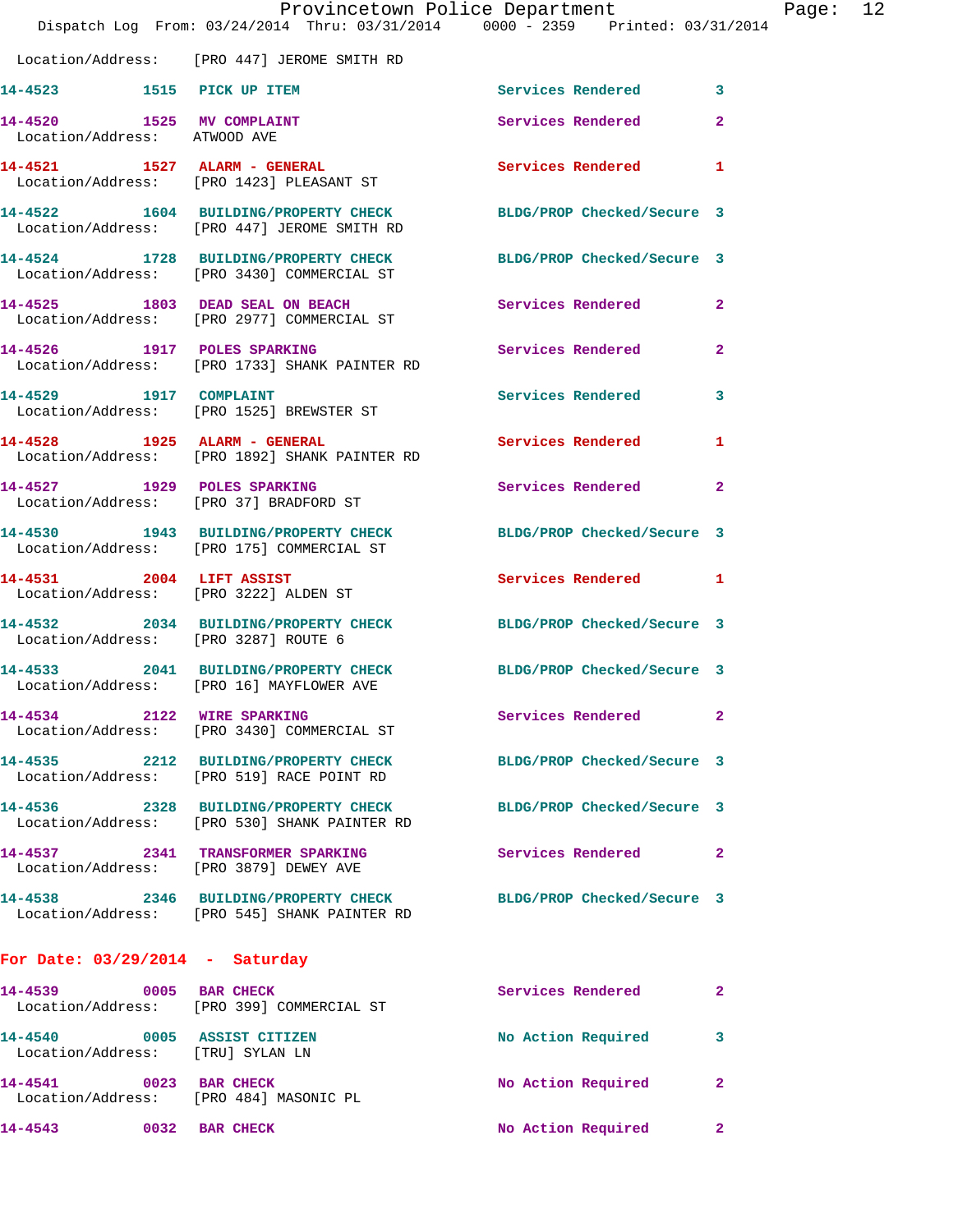|                                                          |                                                                                     | Provincetown Police Department<br>Dispatch Log From: 03/24/2014 Thru: 03/31/2014 0000 - 2359 Printed: 03/31/2014 |              | Page: 13 |  |
|----------------------------------------------------------|-------------------------------------------------------------------------------------|------------------------------------------------------------------------------------------------------------------|--------------|----------|--|
| Location/Address: [PRO 3729] CARVER ST                   |                                                                                     |                                                                                                                  |              |          |  |
|                                                          | Location/Address: [PRO 182] COMMERCIAL ST                                           | 14-4544 0040 BUILDING/PROPERTY CHECK BLDG/PROP Checked/Secure 3                                                  |              |          |  |
| Refer To $P/C$ : 14-33-AR                                | 14-4545 0044 MEDICAL EMERGENCY<br>Location/Address: [PRO 1409] PEARL ST             | Transported to Hospital 1                                                                                        |              |          |  |
|                                                          | 14-4547 0204 ALARM - GENERAL<br>Location/Address: [PRO 37] BRADFORD ST              | Services Rendered 1                                                                                              |              |          |  |
|                                                          | 14-4548 0220 NOISE COMPLAINT<br>Location/Address: [PRO 1192] COMMERCIAL ST          | SPOKEN TO NAME OF SPOKEN TO                                                                                      | $\mathbf{3}$ |          |  |
|                                                          | Location/Address: [PRO 1638] COMMERCIAL ST                                          | 14-4549 0221 BUILDING/PROPERTY CHECK BLDG/PROP Checked/Secure 3                                                  |              |          |  |
|                                                          | Location/Address: [PRO 2577] BRADFORD ST                                            | 14-4550 0254 MV OBSERVANCE / ASSIGNMENT BLDG/PROP Checked/Secure 3                                               |              |          |  |
|                                                          | Location/Address: [PRO 530] SHANK PAINTER RD                                        | 14-4551 0538 BUILDING/PROPERTY CHECK BLDG/PROP Checked/Secure 3                                                  |              |          |  |
|                                                          | Location/Address: [PRO 519] RACE POINT RD                                           | 14-4552 0607 BUILDING/PROPERTY CHECK BLDG/PROP Checked/Secure 3                                                  |              |          |  |
|                                                          | 14-4553 0615 LOBBY TRAFFIC<br>Location/Address: [PRO 542] SHANK PAINTER RD          | Services Rendered 2                                                                                              |              | 11       |  |
|                                                          | 14-4554 0617 BUILDING/PROPERTY CHECK<br>Location/Address: [PRO 447] JEROME SMITH RD | BLDG/PROP Checked/Secure 3                                                                                       |              |          |  |
|                                                          | Location/Address: [PRO 3259] MACMILLAN WHARF                                        | 14-4556 0754 BUILDING/PROPERTY CHECK BLDG/PROP Checked/Secure 3                                                  |              |          |  |
|                                                          |                                                                                     | 14-4557 0819 MV OBSERVANCE / ASSIGNMENT Services Rendered 3<br>Location/Address: CONWELL ST                      |              |          |  |
| Location/Address: [PRO 3287] ROUTE 6                     |                                                                                     | 14-4559 0936 BUILDING/PROPERTY CHECK BLDG/PROP Checked/Secure 3                                                  |              |          |  |
| Location/Address: [PRO 571] ALDEN ST                     |                                                                                     | 14-4560 0951 BUILDING/PROPERTY CHECK BLDG/PROP Checked/Secure 3                                                  |              |          |  |
|                                                          | 14-4561 0954 ALARM - FIRE<br>Location/Address: [PRO 43] BRADFORD ST                 | False Alarm 1                                                                                                    |              |          |  |
|                                                          | 14-4562 1000 RABIES CLINIC<br>Location/Address: [PRO 2645] SHANK PAINTER RD         | Services Rendered 2                                                                                              |              |          |  |
| 14-4563 1033 ASSIST CITIZEN<br>Location/Address: ARCH ST |                                                                                     | Services Rendered 3                                                                                              |              |          |  |
| Location/Address: [PRO 2] ALDEN ST                       |                                                                                     | 14-4564 1039 BUILDING/PROPERTY CHECK BLDG/PROP Checked/Secure 3                                                  |              |          |  |
|                                                          | 14-4565 1058 ALARM - FIRE<br>Location/Address: [PRO 2277] BRADFORD ST               | False Alarm 1                                                                                                    |              |          |  |
|                                                          | 14-4567 1115 911 ABANDONED<br>Location/Address: [PRO 440] HARRY KEMP WAY            | No Action Required 3                                                                                             |              |          |  |
|                                                          | 14-4566 1117 MEDICAL EMERGENCY<br>Location/Address: [PRO 440] HARRY KEMP WAY        | PATIENT REFUSAL                                                                                                  | $\mathbf{1}$ |          |  |
|                                                          | 14-4568 1151 COMPLAINT<br>Location/Address: [PRO 2140] COMMERCIAL ST                | SPOKEN TO                                                                                                        | 3            |          |  |
| 14-4569 1251 PARK, WALK & TALK                           | Location/Address: [PRO 3222] ALDEN ST                                               | Services Rendered 2                                                                                              |              |          |  |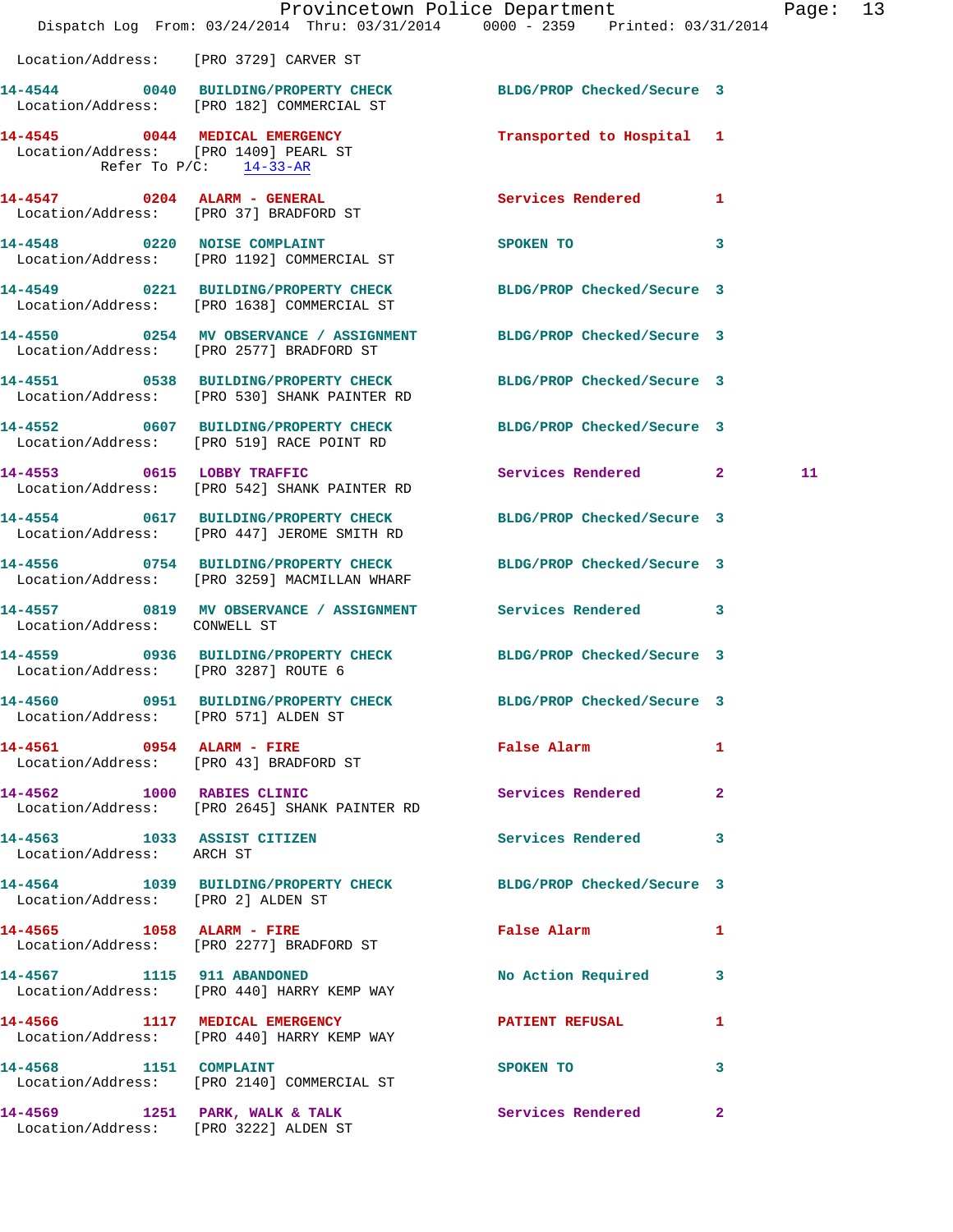|                                                             | 14-4570 1303 SPEED LIMIT SIGN DOWN<br>Location/Address: [PRO 1351] COMMERCIAL ST                               | Taken/Referred to Other 3  |                |   |
|-------------------------------------------------------------|----------------------------------------------------------------------------------------------------------------|----------------------------|----------------|---|
|                                                             | 14-4571 1324 MV OBSERVANCE / ASSIGNMENT<br>Location/Address: HIGH POLE HL + BRADFORD ST                        | <b>Services Rendered</b>   | 3              |   |
| 14-4572 1454 DISTURBANCE                                    | Location/Address: [PRO 1275] ANTHONY ST                                                                        | SPOKEN TO                  | 1              |   |
| 14-4573 1525 KEEP THE PEACE<br>Location/Address: WAREHAM ST |                                                                                                                | Services Rendered          | $\mathbf{2}$   |   |
| Location/Address: [PRO 571] ALDEN ST                        | 14-4574 1642 BUILDING/PROPERTY CHECK BLDG/PROP Checked/Secure 3                                                |                            |                |   |
|                                                             | 14-4575 1817 BUILDING/PROPERTY CHECK<br>Location/Address: [PRO 433] RYDER ST EXT                               | BLDG/PROP Checked/Secure 3 |                |   |
| 14-4576 2009 MV STOP<br>Location/Address: DYER ST           |                                                                                                                | <b>VERBAL WARNING</b>      | 3              |   |
|                                                             | 14-4577 2146 MV ACCIDENT/MINOR<br>Location/Address: [PRO 165] COMMERCIAL ST                                    | <b>Services Rendered</b>   | 1              |   |
|                                                             | 14-4578 2320 BUILDING/PROPERTY CHECK Services Rendered<br>Location/Address: [PRO 526] RYDER ST EXT             |                            | 3              |   |
| For Date: $03/30/2014$ - Sunday                             |                                                                                                                |                            |                |   |
|                                                             | 14-4579 0053 LOBBY TRAFFIC<br>Location/Address: [PRO 542] SHANK PAINTER RD                                     | <b>Services Rendered</b>   | $\mathbf{2}^-$ | 8 |
|                                                             | 14-4580 0318 MEDICAL EMERGENCY<br>Location/Address: [PRO 2645] SHANK PAINTER RD                                | Services Rendered          | 1              |   |
|                                                             | 14-4581 0505 BUILDING/PROPERTY CHECK<br>Location/Address: [PRO 2500] COMMERCIAL ST                             | Services Rendered          | 3              |   |
|                                                             | 14-4582 0729 BUILDING/PROPERTY CHECK<br>Location/Address: [PRO 3259] MACMILLAN WHARF                           | BLDG/PROP Checked/Secure 3 |                |   |
|                                                             | 14-4583 0752 MV OBSERVANCE / ASSIGNMENT Services Rendered 3<br>Location/Address: [PRO 2521] ROUTE 6            |                            |                |   |
|                                                             | 14-4584 0808 STREET FLOODED<br>Location/Address: [PRO 1190] COMMERCIAL ST                                      | Services Rendered          | $\mathbf{2}$   |   |
| Location/Address: [PRO 2] ALDEN ST                          | 14-4585 0824 BUILDING/PROPERTY CHECK BLDG/PROP Checked/Secure 3                                                |                            |                |   |
| Location/Address: COMMERCIAL ST                             | 14-4586 0832 BUILDING/PROPERTY CHECK BLDG/PROP Checked/Secure 3                                                |                            |                |   |
|                                                             | 14-4587 0857 BUILDING/PROPERTY CHECK<br>Location/Address: [PRO 516] RACE POINT RD                              | BLDG/PROP Checked/Secure 3 |                |   |
|                                                             | 14-4588 0917 BUILDING/PROPERTY CHECK BLDG/PROP Checked/Secure 3<br>Location/Address: [PRO 447] JEROME SMITH RD |                            |                |   |
|                                                             | 14-4589 6939 MV OBSERVANCE / ASSIGNMENT Services Rendered<br>Location/Address: BRADFORD ST + SHANK PAINTER RD  |                            | 3              |   |
|                                                             | 14-4590 0950 ASSIST DPW<br>Location/Address: [PRO 519] RACE POINT RD                                           | SPOKEN TO                  | 3              |   |
| Location/Address: BRADFORD ST                               | 14-4591 1002 BUILDING/PROPERTY CHECK BLDG/PROP Checked/Secure 3                                                |                            |                |   |
|                                                             |                                                                                                                | Services Rendered          | $\mathbf{2}$   |   |
|                                                             |                                                                                                                |                            |                |   |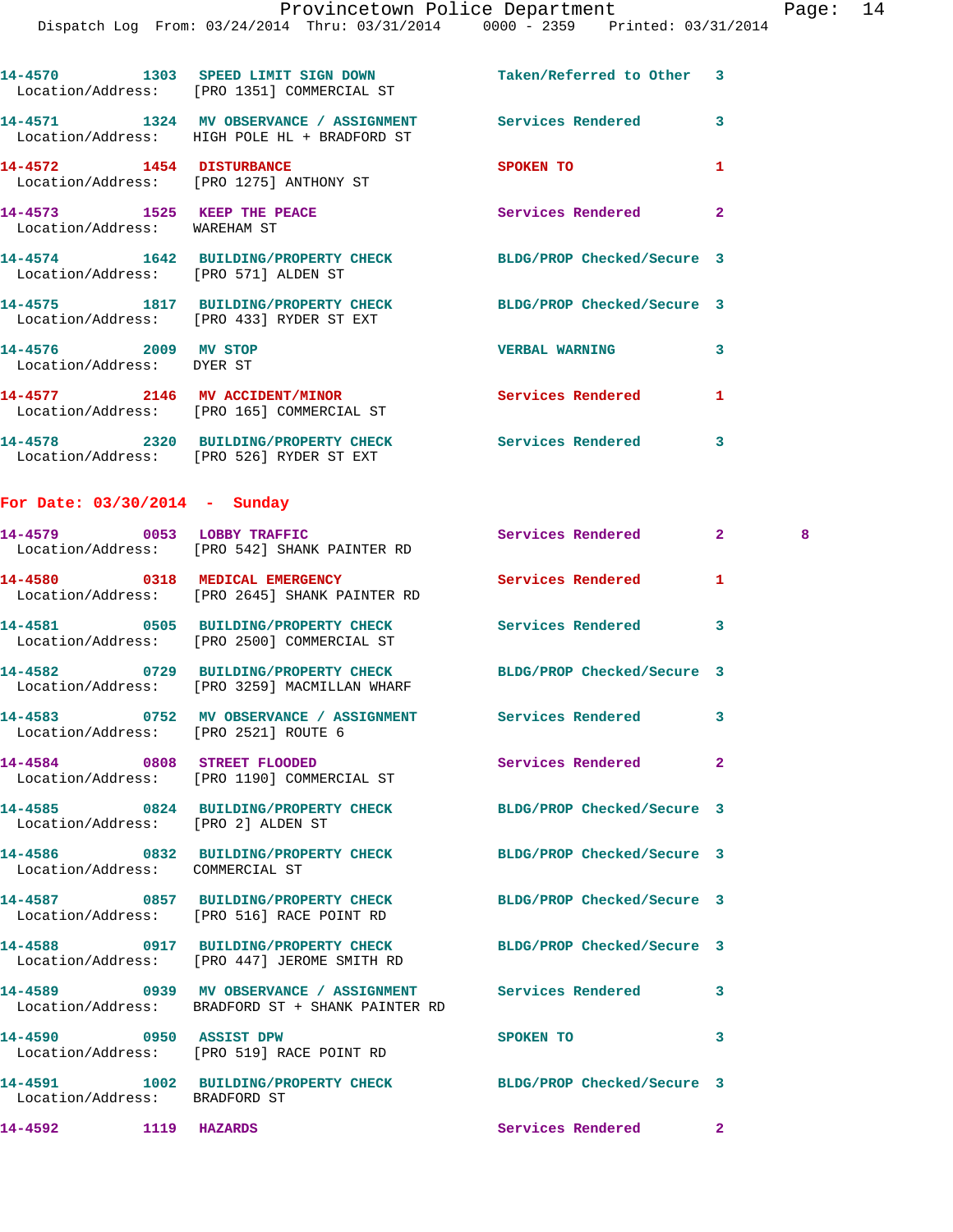|                                                                         | Provincetown Police Department<br>Dispatch Log From: 03/24/2014 Thru: 03/31/2014 0000 - 2359 Printed: 03/31/2014 |                            |              |
|-------------------------------------------------------------------------|------------------------------------------------------------------------------------------------------------------|----------------------------|--------------|
| Location/Address: [PRO 2521] ROUTE 6                                    |                                                                                                                  |                            |              |
| 14-4593 1226 HAZARDS                                                    | Location/Address: HOWLAND ST + BRADFORD ST                                                                       | Services Rendered          | $\mathbf{2}$ |
| 14-4594 1316 LOST WALLET                                                | Location/Address: [PRO 2227] BRADFORD ST                                                                         | <b>Services Rendered</b>   | 3            |
| 14-4595 1552 ASSIST CITIZEN                                             | Location/Address: [PRO 542] SHANK PAINTER RD                                                                     | Services Rendered          | 3            |
|                                                                         | 14-4596 1628 MV OBSERVANCE / ASSIGNMENT Services Rendered<br>Location/Address: [PRO 1771] CONWELL ST             |                            | 3            |
|                                                                         | 14-4597 1631 BUILDING/PROPERTY CHECK<br>Location/Address: [PRO 530] SHANK PAINTER RD                             | BLDG/PROP Checked/Secure 3 |              |
|                                                                         | 14-4598 1704 BUILDING/PROPERTY CHECK<br>Location/Address: [PRO 433] RYDER ST EXT                                 | BLDG/PROP Checked/Secure 3 |              |
| Location/Address: COMMERCIAL ST                                         | $14-4599$ 1706 PARK, WALK & TALK                                                                                 | Services Rendered          | $\mathbf{2}$ |
|                                                                         | 14-4601 1719 MV OBSERVANCE / ASSIGNMENT<br>Location/Address: [PRO 447] JEROME SMITH RD                           | <b>Services Rendered</b>   | 3            |
|                                                                         | 14-4603 1721 BUILDING/PROPERTY CHECK<br>Location/Address: [PRO 182] COMMERCIAL ST                                | BLDG/PROP Checked/Secure 3 |              |
|                                                                         | 14-4606 1722 BUILDING/PROPERTY CHECK<br>Location/Address: [PRO 16] MAYFLOWER AVE                                 | BLDG/PROP Checked/Secure 3 |              |
| 14-4600 1728 F.H. VIOLATION                                             | Location/Address: WINTHROP ST + COMMERCIAL ST                                                                    | Citation/Warning Issued    | 2            |
| 14-4602                                                                 | 1735 MV OBSERVANCE / ASSIGNMENT<br>Location/Address: CONWELL ST + CEMETERY RD                                    | No Action Required         | 3            |
| 14-4607 1754 MEDICAL EMERGENCY<br>Location/Address: [PRO 3222] ALDEN ST |                                                                                                                  | Transported to Hospital    | 1            |
| 14-4604                                                                 | 1810 BUILDING/PROPERTY CHECK<br>Location/Address: [PRO 3317] CEMETERY RD                                         | BLDG/PROP Checked/Secure 3 |              |
|                                                                         | 14-4605 1810 BUILDING/PROPERTY CHECK BLDG/PROP Checked/Secure 3<br>Location/Address: [PRO 3318] CEMETERY RD      |                            |              |
| Location/Address: [PRO 512] PRINCE ST                                   | 14-4609 1813 BUILDING/PROPERTY CHECK                                                                             | BLDG/PROP Checked/Secure 3 |              |
|                                                                         | 14-4611 1824 COMPLAINT-STOLEN PROPERTY<br>Location/Address: [PRO 1204] COMMERCIAL ST                             | No Action Required         | 3            |
|                                                                         | 14-4610 1831 MV OBSERVANCE / ASSIGNMENT Services Rendered<br>Location/Address: [PRO 2577] BRADFORD ST            |                            | 3            |
| 14-4612 1837 MV STOP                                                    | Location/Address: [PRO 105] COMMERCIAL ST                                                                        | <b>VERBAL WARNING</b>      | 3            |
| 14-4613 1842 MV STOP                                                    | Location/Address: STANDISH ST + BRADFORD ST                                                                      | <b>VERBAL WARNING</b>      | 3            |
|                                                                         | 14-4614 1902 ASSIST CITIZEN<br>Location/Address: [PRO 3670] SHANK PAINTER RD                                     | <b>SPOKEN TO</b>           | 3            |
|                                                                         | 14-4615 1910 THREATS/209A ISSUED Services Rendered<br>Location/Address: [PRO 542] SHANK PAINTER RD               |                            | $\mathbf{2}$ |
|                                                                         |                                                                                                                  | <b>False Alarm</b>         | 1            |

Location/Address: [PRO 2901] COMMERCIAL ST

Page: 15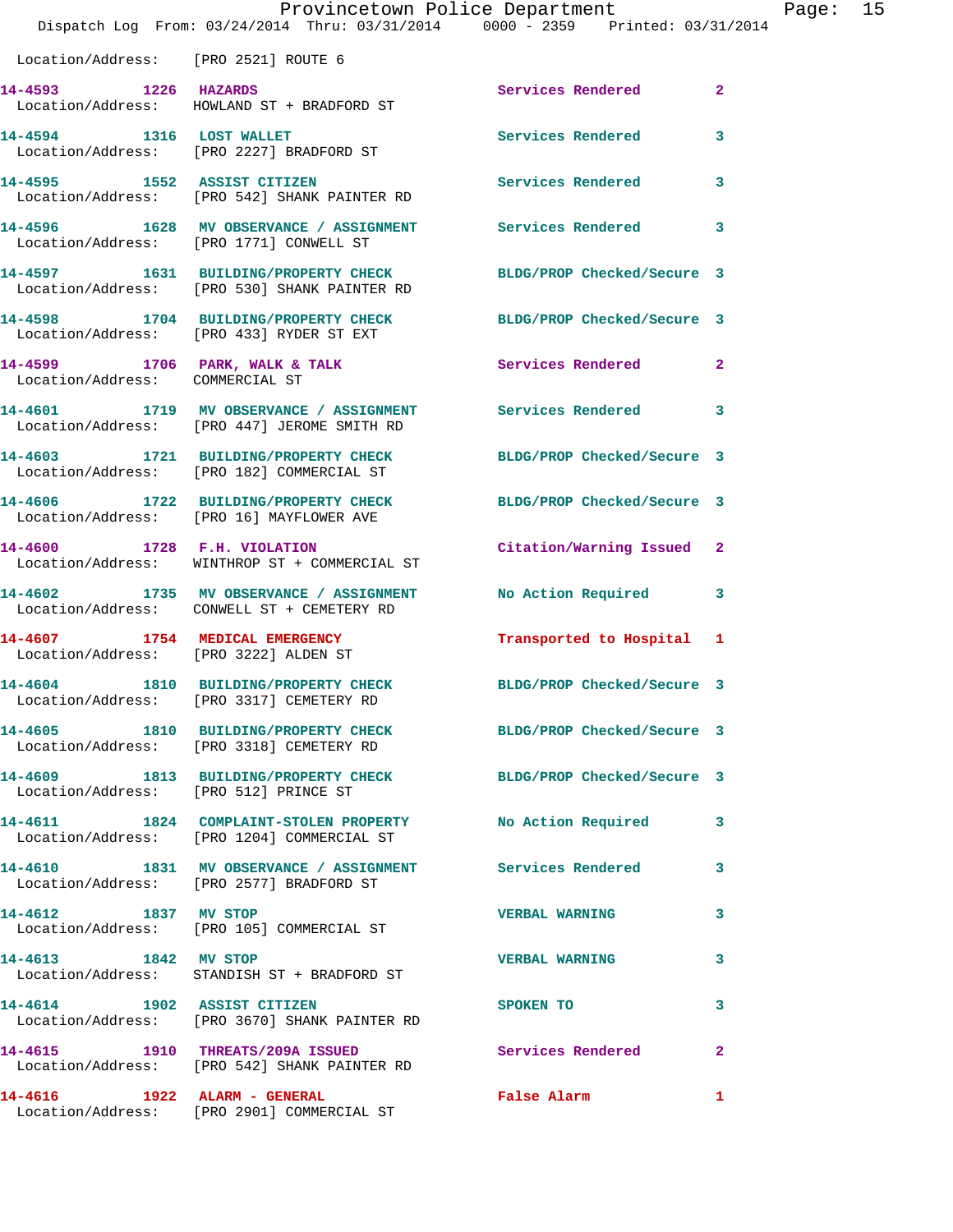**14-4619 2140 BUILDING/PROPERTY CHECK BLDG/PROP Checked/Secure 3**  Location/Address: [PRO 516] RACE POINT RD

**14-4621 2150 BOAT/HARBORMASTER Services Rendered 2**  Location/Address: [PRO 3259] MACMILLAN WHARF

**14-4620 2155 BUILDING/PROPERTY CHECK BLDG/PROP Checked/Secure 3**  Location/Address: [PRO 545] SHANK PAINTER RD

**14-4622 2205 BUILDING/PROPERTY CHECK BLDG/PROP Checked/Secure 3**  Location/Address: [PRO 175] COMMERCIAL ST

**14-4623 2316 BUILDING/PROPERTY CHECK BLDG/PROP Checked/Secure 3**  Location/Address: [PRO 530] SHANK PAINTER RD

**14-4624 2328 FIRE, OTHER Services Rendered 1**  Location/Address: [PRO 2616] COMMERCIAL ST

**14-4625 2351 MV OBSERVANCE / ASSIGNMENT Services Rendered 3**  Location/Address: HIGH POLE HL + BRADFORD ST

## **For Date: 03/31/2014 - Monday**

**14-4626 0028 MV OBSERVANCE / ASSIGNMENT Services Rendered 3**  Location/Address: [PRO 37] BRADFORD ST **14-4627 0112 MV OBSERVANCE / ASSIGNMENT Services Rendered 3**  Location/Address: [PRO 2577] BRADFORD ST **14-4628 0115 BUILDING/PROPERTY CHECK BLDG/PROP Checked/Secure 3**  Location/Address: [PRO 3259] MACMILLAN WHARF **14-4629 0117 BUILDING/PROPERTY CHECK BLDG/PROP Checked/Secure 3**  Location/Address: [PRO 1778] SHANK PAINTER RD **14-4630 0241 BUILDING/PROPERTY CHECK BLDG/PROP Checked/Secure 3**  Location/Address: [PRO 447] JEROME SMITH RD **14-4631 0300 BUILDING/PROPERTY CHECK BLDG/PROP Checked/Secure 3**  Location/Address: [PRO 1646] WINSLOW ST **14-4632 0354 BUILDING/PROPERTY CHECK Services Rendered 3**  Location/Address: [PRO 2481] TREMONT ST **14-4633 0403 BUILDING/PROPERTY CHECK BLDG/PROP Checked/Secure 3**  Location/Address: [PRO 545] SHANK PAINTER RD **14-4634 0539 MV OBSERVANCE / ASSIGNMENT Services Rendered 3**  Location/Address: SHANK PAINTER RD **14-4635 0620 MV STOP/VERBAL 90/20 VERBAL WARNING 3**  Location/Address: [PRO 537] SHANK PAINTER RD **14-4636 0623 ALARM - GENERAL Services Rendered 1**  Location/Address: [PRO 516] RACE POINT RD **14-4637 0626 LOBBY TRAFFIC Services Rendered 2 2**  Location/Address: [PRO 542] SHANK PAINTER RD **14-4638 0747 BUILDING/PROPERTY CHECK BLDG/PROP Checked/Secure 3**  Location/Address: [PRO 447] JEROME SMITH RD **14-4639 0747 MV OBSERVANCE / ASSIGNMENT Services Rendered 3**  Location/Address: [PRO 2513] ROUTE 6 **14-4644 0804 SPEED SIGN OUT ON CONWELL Services Rendered 3**  Location/Address: CONWELL ST